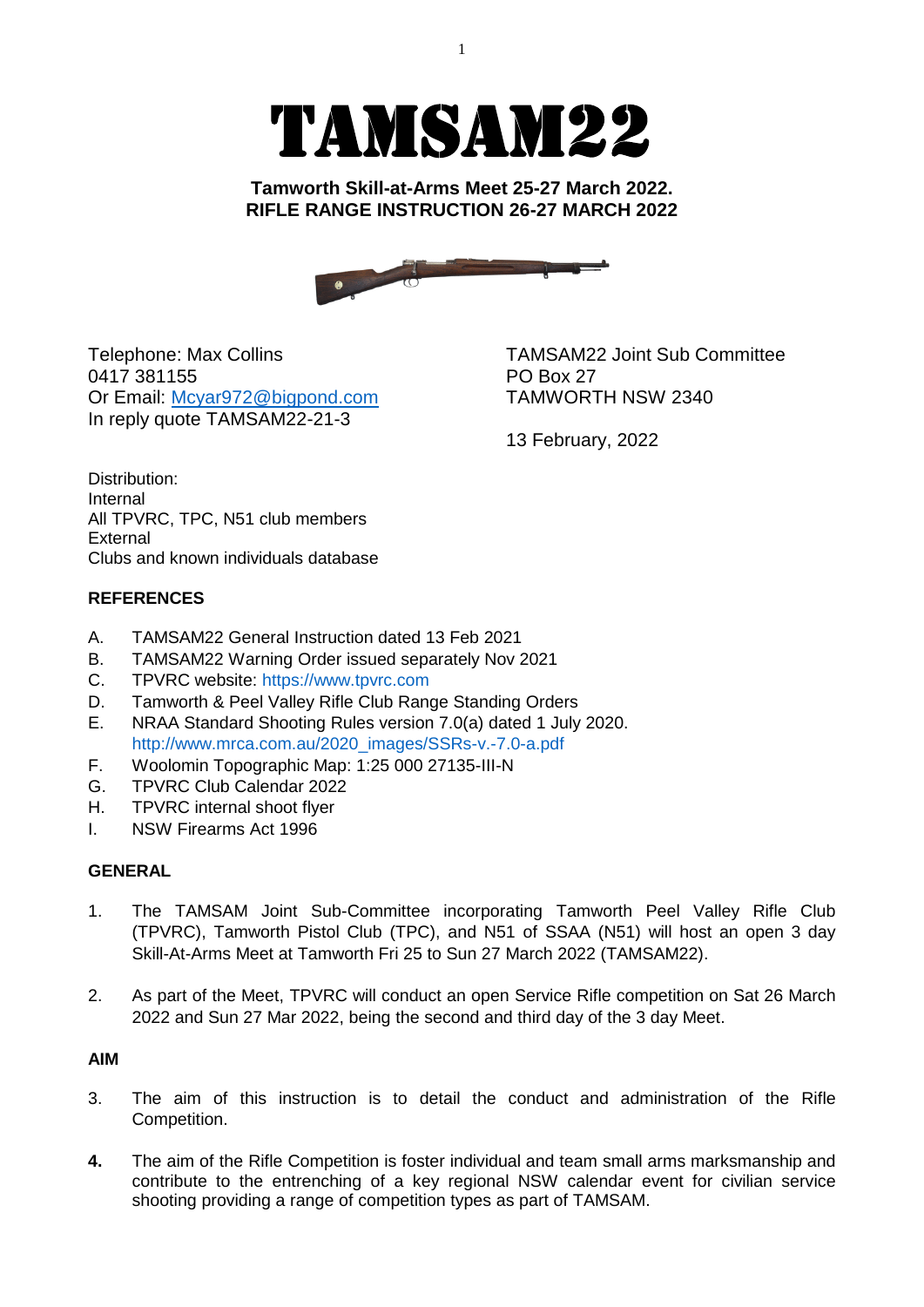### **OBJECTIVES**

5. The objective of the Rifle Competition is, as part of TAMSAM, to conduct a safe series of Rifle matches over two days.

### **RANGE LOCATION and LAYOUT**

- 6. The Rifle competitions will be conducted on the Sat-Sun of TAMSAM at Tamworth Rifle Club, Monteray Road, Loomberah via Tamworth. TPVRC range location is shown on the map at **Annex A**.
- 7. A layout of the range at TPVRC is attached at **Annex B**. The 300-to-100 firing points will be utilised.

#### **GENERAL OUTLINE**

- 8. The general outline of the Rifle competition is as follows:
	- a. Registrations desk opens 0730hrs Sat and Sun;
	- b Conduct and Safety brief 0815hrs daily;
	- c. Commence competition 0830hrs daily;
	- d. Lunch break 1200-1230hrs;
	- e. Continue competition 1230hrs;
	- f. Complete practice 1700hrs Sat and 1400hrs Sun; and
	- g. Presentations 1500hrs Sun.

#### **MATCHES**

- 9. The matches to be conducted will be:
	- a. 300m LUS deliberate, rapid and single snap on type B target;
	- b. 200m sitting rapid and single snap on fig 11 and 12 target;
	- c. 100m standing single snap on fig 12;
	- d. 100-50 Precision match on the Sunday.
- 10. All matches will be conducted as open competition and no grading will apply. All competitors will be required to engage in range duties including scoring and patching.
- 11. A detailed list of the Rifle match serials is attached at **Annex C**.

#### **TIMINGS**

12. Detailed Timings/Sequence of Events is at **Annex D**

#### **TPVRC INTERNAL BROCHURE**

13. A copy of the TPVRC brochure for the rifle part of the meet, and in the format with which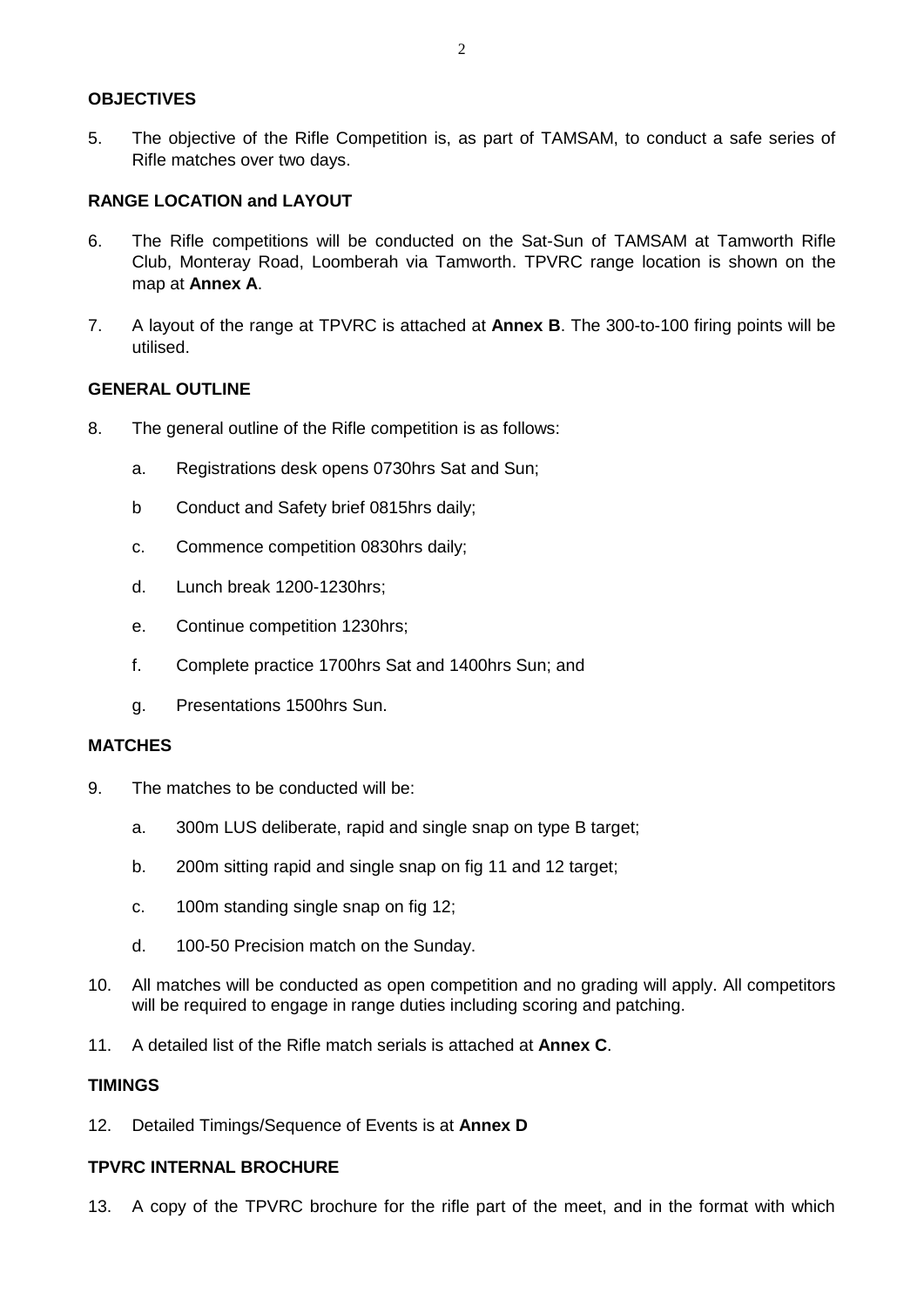TPVRC club members are familiar, is attached at **Annex E**.

### **RANGE APPOINTMENTS**

- 14. The range appointments for the Rifle competition are as follows:
	- a. OIC Practice-Rifle: Max Collins-Club Captain. TPVRC;
	- b. Chief Safety Officer: Dave Guilford TPVRC;
	- c. Safety Officer: Ted Cutler TPVRC
	- d. Safety Officer Nigel Reeves TPVRC
	- e. Safety Officer Gary Sawle TPVRC
	- f. Safety Officer John Colbertaldo TPVRC
	- g. Safety Officer John Webber TPVRC
	- h. Scorer/registration: Max Collins TPVRC

### **RANGE CONDUCT**

- 15 The OIC is to give the conduct brief to the competitor group and the safety officer, the safety brief, prior to the commencement of the competition daily.
- 16. All competitors will be assigned to a detail in accordance with the squadding matrix which will be distributed prior to the Meet dates and displayed on-site.
- 17. The competition will be conducted in accordance with NRAA rules at **Ref E**.

### **COMPETITORS**

18. The competition is open to any suitably licensed and qualified Rifle owner with the condition that a competitor must be a member of SSAA, NRAA or other rifle target association recognised by the NSW firearms legislation or interstate equivalent, or be a member of NSW Police Force or ADF on duty. A civilian competitor's licence must have "Target" endorsement or interstate equivalent.

#### **COMPETENCY**

19. All competitors are to be competent in the use of their firearm. No coaching is permitted and no P650 forms are to be utilised. The range officers have absolute discretion to stand a competitor down if they consider that person to be unsafe.

### **NON SSAA SANCTIONED RIFLE MATCH**

20. The rifle competition component of TAMSAM is conducted under NRAA rules and is not an SSAA sanctioned match.

### **ENTRIES**

21. The combined entry form and fee calculator is attached at **Annex F** and will be published on the TPVRC and TPC websites.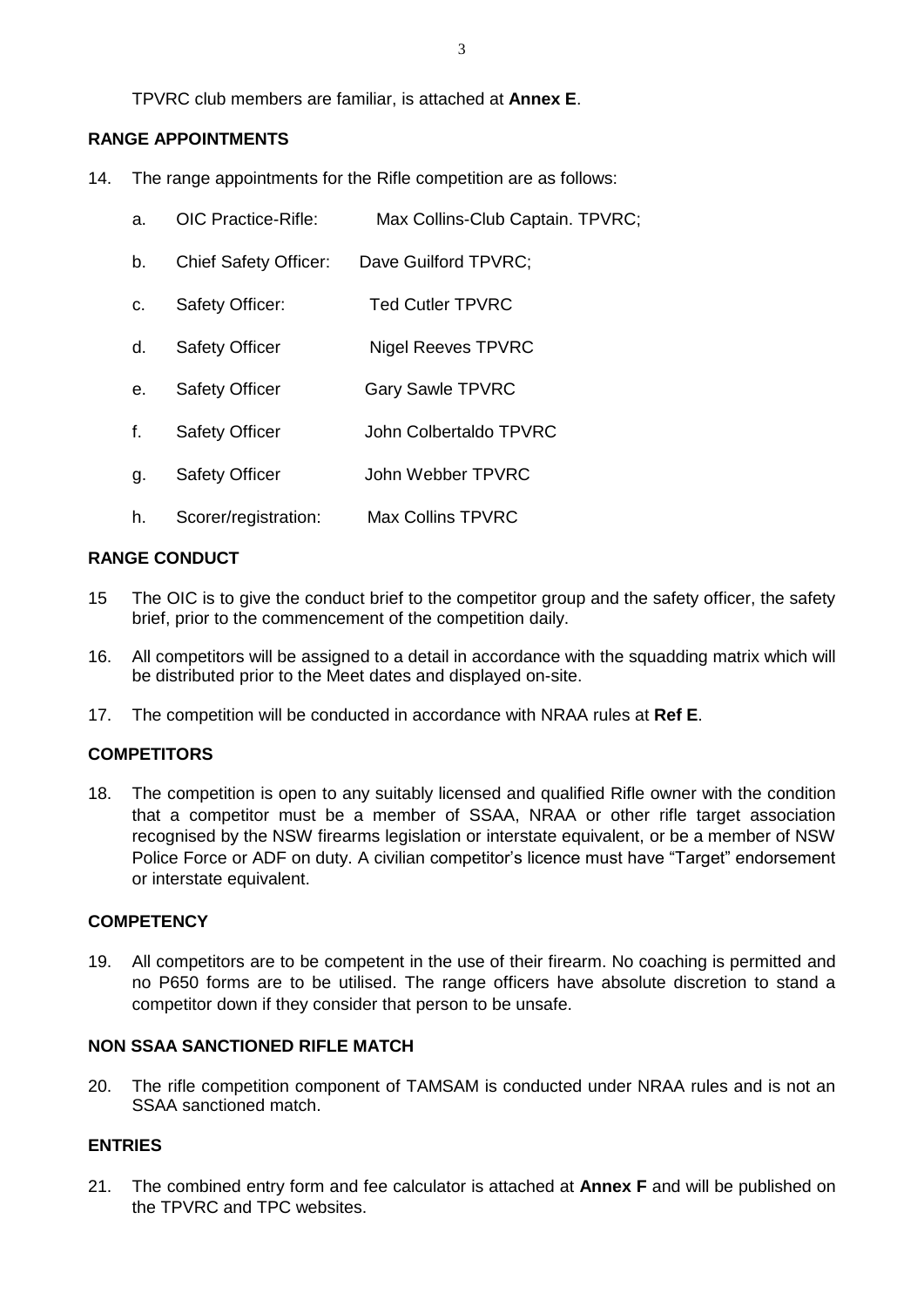- 22. Entries may be made online or by ordinary post and addressed to the Treasurer TAMSAM at the postal address above or to the email address designated on the websites and on the entry form.
- 23. Entry fees may be paid by cheque to the Treasurer of TAMSAM or by EFT to the bank account designated on the websites and entry form.
- 24. Competitors should note that the maximum capacity for the Rifle Competition is 60 shooters. This is dictated by time and space on each range. Priority for places will be given to competitors entering the Saturday and Sunday competition.
- 25. Competitors may elect to withdraw from any match at any time, however entry fees are nonrefundable and will be used to good effect in promoting further TAMSAM events.

#### **COMPETITOR PACKAGE**

- 26. Upon registration, competitors will be given a numbered envelope. The number is the competitor's entry number and determines squadding. The envelope will also contain:
	- a. Scoring sheet for the 300m deliberate match;
	- b. Team entry forms;
	- c. Match serials cards showing details of the precision match;
	- d. A morale patch for TAMSAM22; and
	- e. A validation questionnaire.

#### **FIREARMS**

- 27. The types and classes of firearms that may be used in the various matches are set out at **Annex G** and in **Ref E**. Sole discretion to determine what category a firearms falls into rests with the TPVRC OIC practice.
- 28. Competitors may use a different firearm in the CQB match on the Sunday, provided it is of the same class as used on the Saturday.

#### **AMMUNITION**

29. All ammunition is to comply with the requirements in **Ref E**.

#### **PRIZES AND AWARDS**

- 30. Medals and firearm related prizes provided by sponsors will be presented to successful competitors IAW the table set out at Annex H of **Ref A.**
- 31. In addition to the rifle awards, an overall TAMSAM "as issued" trophy will be awarded.

### **COMMUNICATIONS**

32. The OIC Practice (callsign Mound) is to have UHF communication on channel 27 with the following at all times: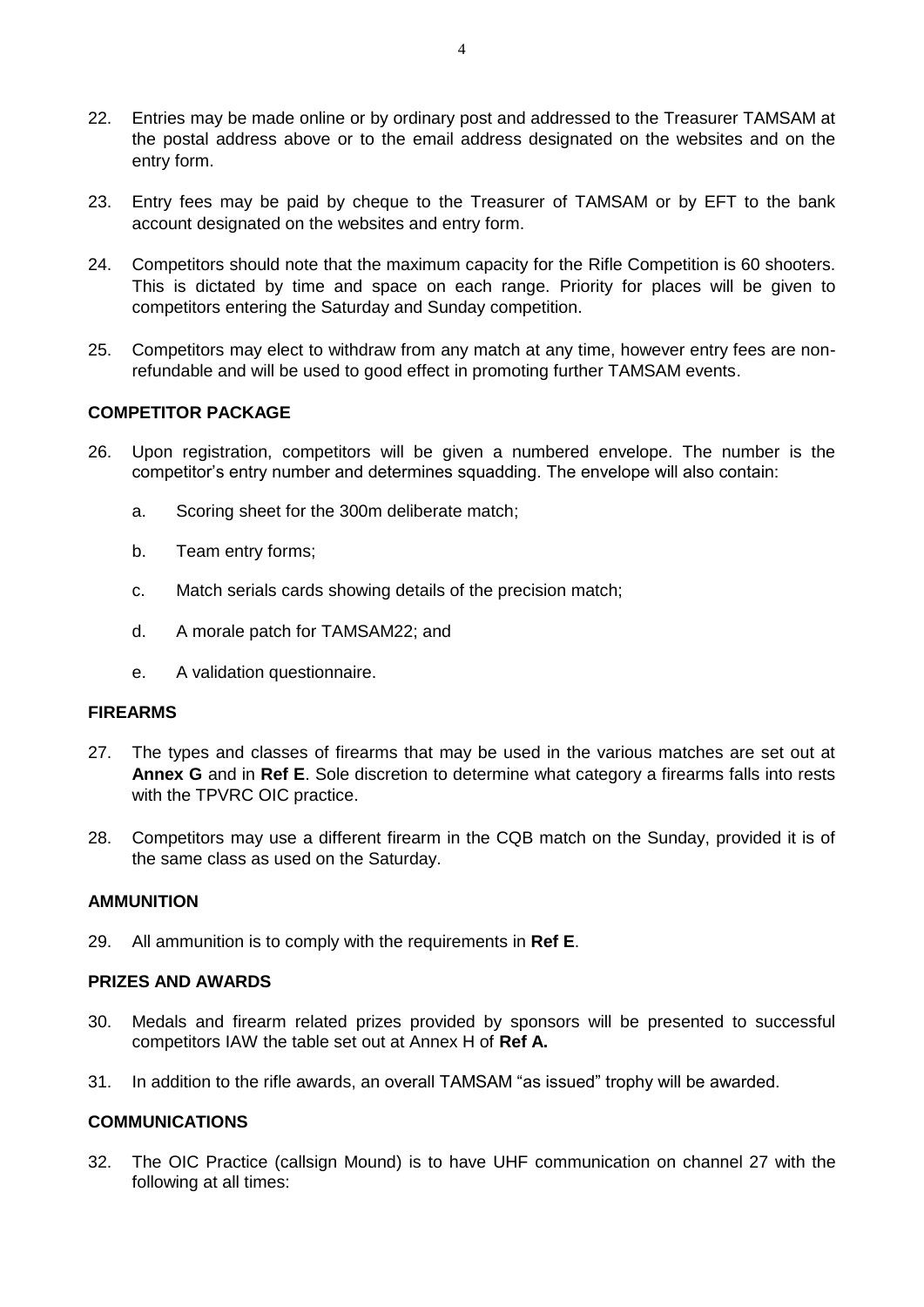- 5
- a. Chief Safety Officer (Callsign Safety);
- b. Butts Officer (Callsign Butts)
- c. Registration Desk (Callsign Desk);
- 33. If communications fail the practice is to stop until they are re-established.
- 34. A Net Diagram is attached at **Annex H**.

### **DRESS AND EQUIPMENT**

- 35. All competitors and range support staff on or within 20 metres of any firing point are to wear eye, hearing and foot protection.
- 36 All competitors are required to bring a lockable box to secure ammunition before and after competing.
- 37. A list of mandatory and optional equipment is at **Annex I**.

### **STORES**

- 38. The list of stores required to conduct the Rifle competition is attached at **Annex J**.
- 39. The OIC Rifle is to ensure the stores are held/obtained/purchased where appropriate, available and transported to the range by no later than the Friday prior to the shoot so as to be available for the advance party.

### **FRESH RATIONS**

- 40. The fresh ration list is attached at **Annex K**. TPVRC Club caterer is to arrange purchase of the fresh rations listed and to ensure that sufficient fresh rations are held to cater for 60 competitors and 10 support staff for lunch Sat and Sun.
- 41. The TPVRC kitchen is to be established for the preparation of BBQ meals. The TAMSAM Auxiliary team will provide catering support. BBQ type meals are included in the entry fee for rifle and tea/coffee will be available throughout the day.

### **SAFETY**

- 42. Safety is paramount. Any person may call a halt to firing at any time if they have safety concerns. The TAMSAM Risk Analysis and Risk Management Plan attached to **Ref A** applies to the Rifle competition.
- 43. A Safety Brief will be given to all persons on the Range by the Safety Officer prior to the commencement of any firing. The Safety Brief is attached at **Annex L.**
- 44. The Ranges are non-smoking areas anywhere within 10 metres of the firing points and within the Butts at TPVRC. No alcohol is to be consumed until all firing has ceased for the day.
- 45. Red flags are to be flown in accordance with Range Standing Orders at all times during live firing. Range officers are to wear a red vest and safety officers a yellow vest.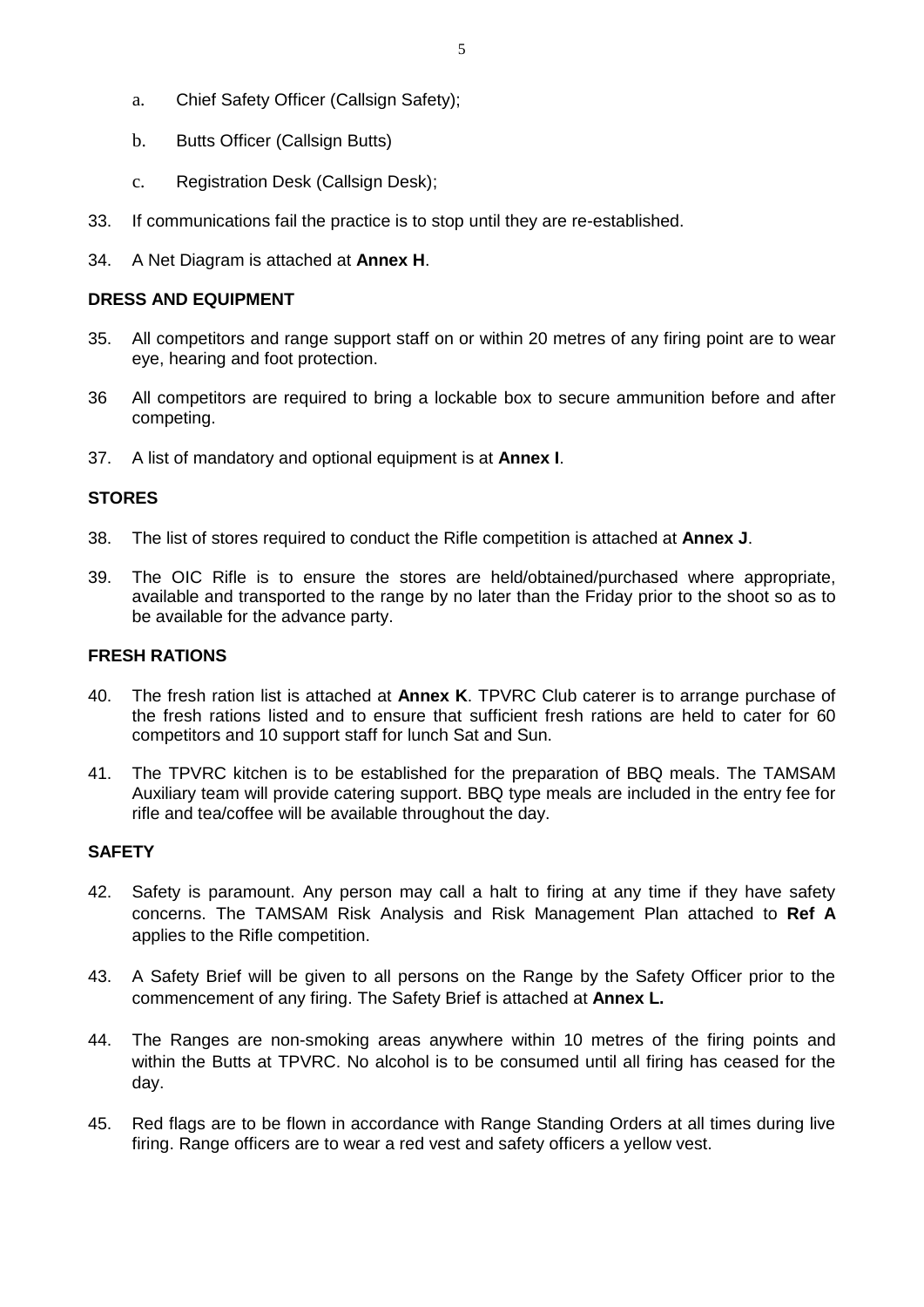### **MEDICAL**

- 46. TPVRC range is within mobile phone coverage. Any casualty evacuation will be by Tamworth based ambulance, co-ordinated through "000".
- 47. Minor injuries will be transported by TPVRC to Tamworth base Hospital A&E if professional treatment is required.
- 48. A Medical kit is to be located on the active firing mound and in the Butts.

#### **SECURITY**

49. Competitors remain responsible for the security of their own firearms and ammunition. TPVRC will not provide secure storage during the Meet. A reminder that in NSW, ammunition must be transported in a locked container.

#### **ARMOURER**

50. An armourer will be available to the rear of the firing point.

### **DUTY OFFICER**

51. A duty officer will be available by phone to all competitors from 0800 hrs Thu 24 Mar 2022 continuously through until 1700hrs Sun. Contact particulars will be issued closer to the start date to competitors and support staff.

#### **ACCOMMODATION**

- 52. Rustic camping accommodation is available at Tamworth Pistol Club Thursday, Friday and Saturday nights. This consists of some van parking space, limited toilet facilities (one male, one female) and large indoor swag space with lighting and electricity.
- 53. The TPVRC has unlimited unpowered van/camper/tent area for Fri-Sat nights, but only one toilet and no power.
- 54. Visiting competitors wishing to make use of these facilities should so indicate on the nomination form.
- 55. A wide range of motels, hotels, and caravan parks are available nearby in Tamworth.

#### **ADVANCE PARTY**

56. TPVRC is to arrange an advance party to stand up from 0800hrs Fri 25 Mar 2022. A list of essential tasks for the advance party is attached at **Annex M**.

### **WAIVER OF LEGAL LIABILITY**

57. Live fire range competition is a dangerous recreational activity within the meaning of sect 5M of the Civil Liability Act 2003 (NSW). All competitors and range support staff by submitting an entry form or volunteering to provide support acknowledge that they have been warned of the risk of personal injury from engaging in this activity. This warning is given on behalf of TPVRC and the landowner on which the range is located.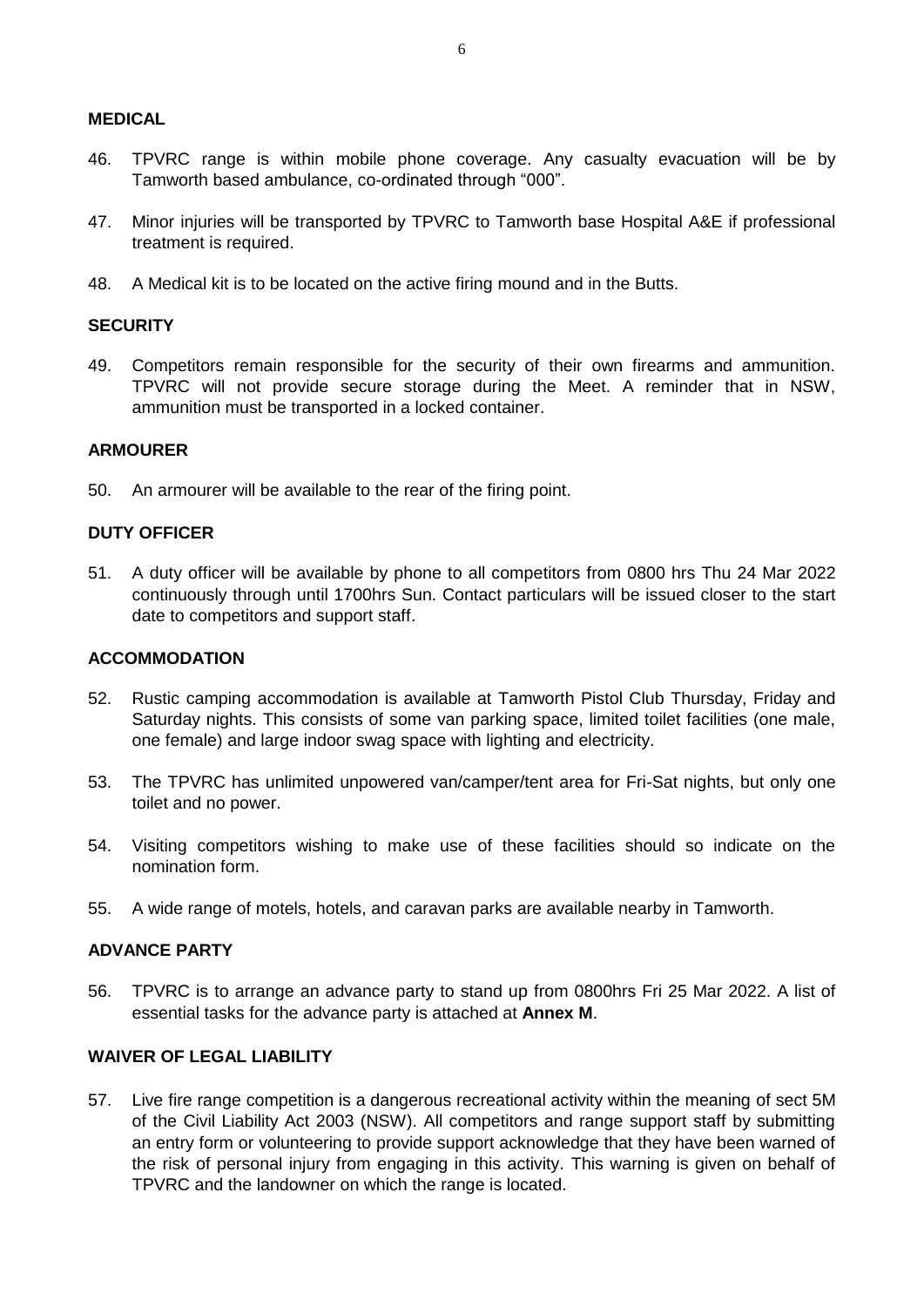### **CONCLUSION**

- 58. The Rifle component of TAMSAM will provide 2 days of intense and demanding service rifle competition. This inaugural meet will lay the groundwork for an expanded shooting meet in future years and fill the need for civilian military Rifle shooting competition that is presently not fully developed in Australia.
- 59. Close attention to detail by all competitors and support staff will ensure a safe and enjoyable competition.

e-Signed e-Signed Phil Harris Chairman TAMSAM22 Joint Sub-Committee.

Annexes:

- A TPVRC Range Location-Map B **TPVRC Range Layout** C Rifle Competition Matches D Timings E TPVRC Internal Flyer F Entry Forms G Firearms H Net Diagram I Dress and Equipment J Stores K Rations L Safety Brief
- M Advance Party Tasks

7

 Max Collins OIC Practice TPVRC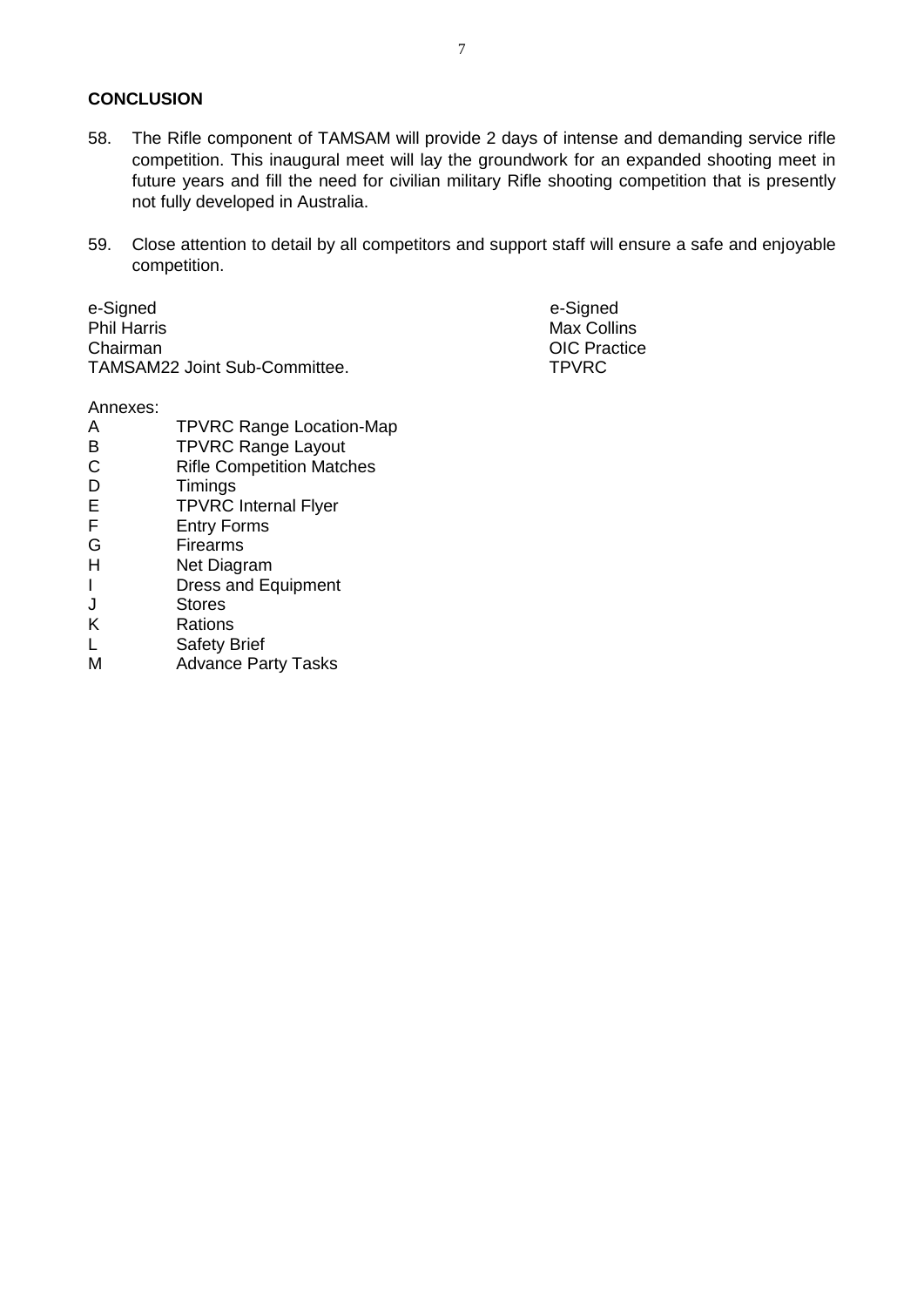Annex A to TAMSAM22 Rifle Instr Dated 13 Feb 2022

### **TPVRC RANGE LOCATION**

Go to Loomberah

Take Monteray Road South South East (only dirt road from Loomberah Cross-Roads) Go 4.86km to range gate. Red flag adjacent Monteray Road on right.

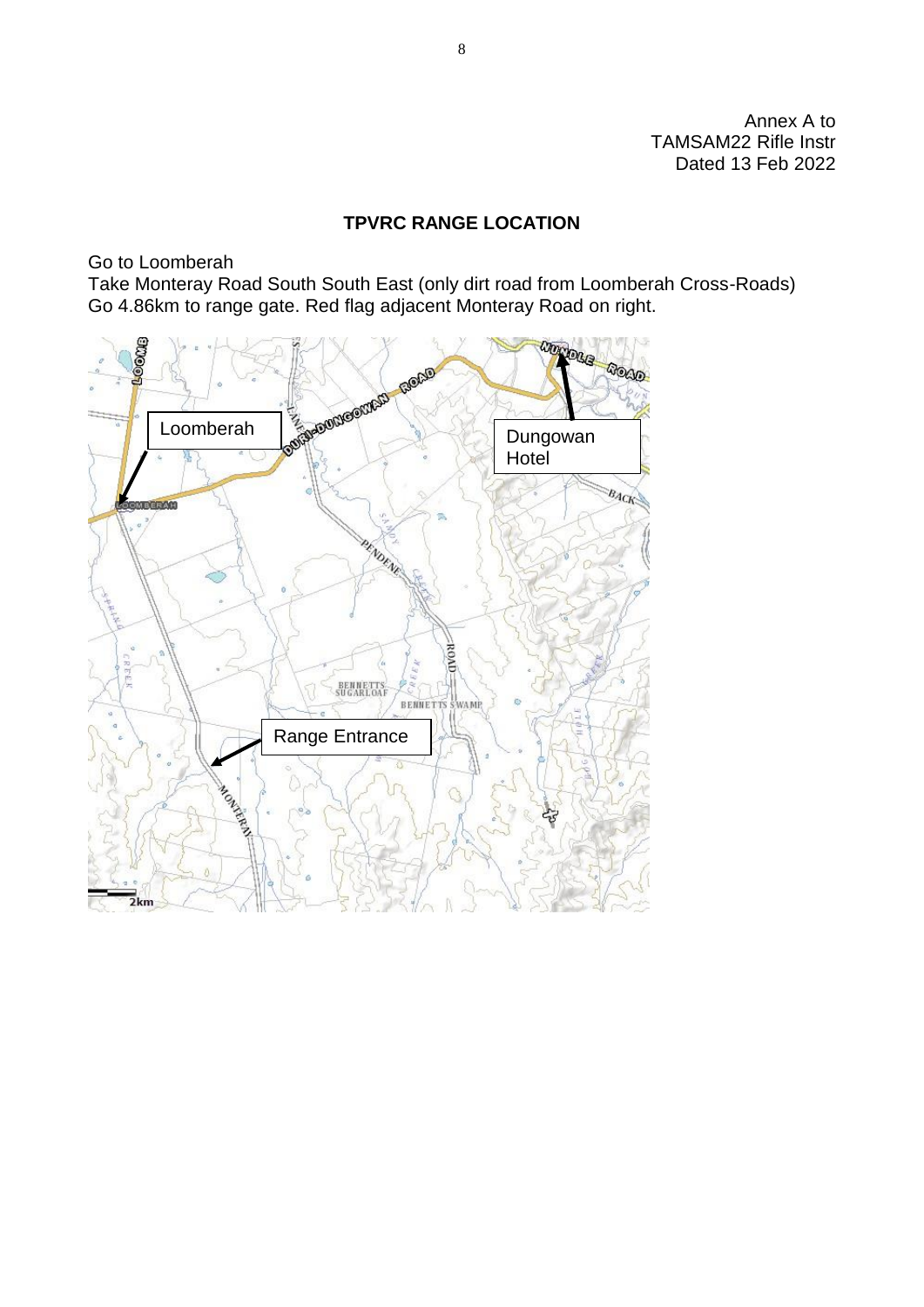Annex B to TAMSAM22 Rifle Range Instr Dated 13 Feb 2022

### **TPVRC RANGE LAYOUT**

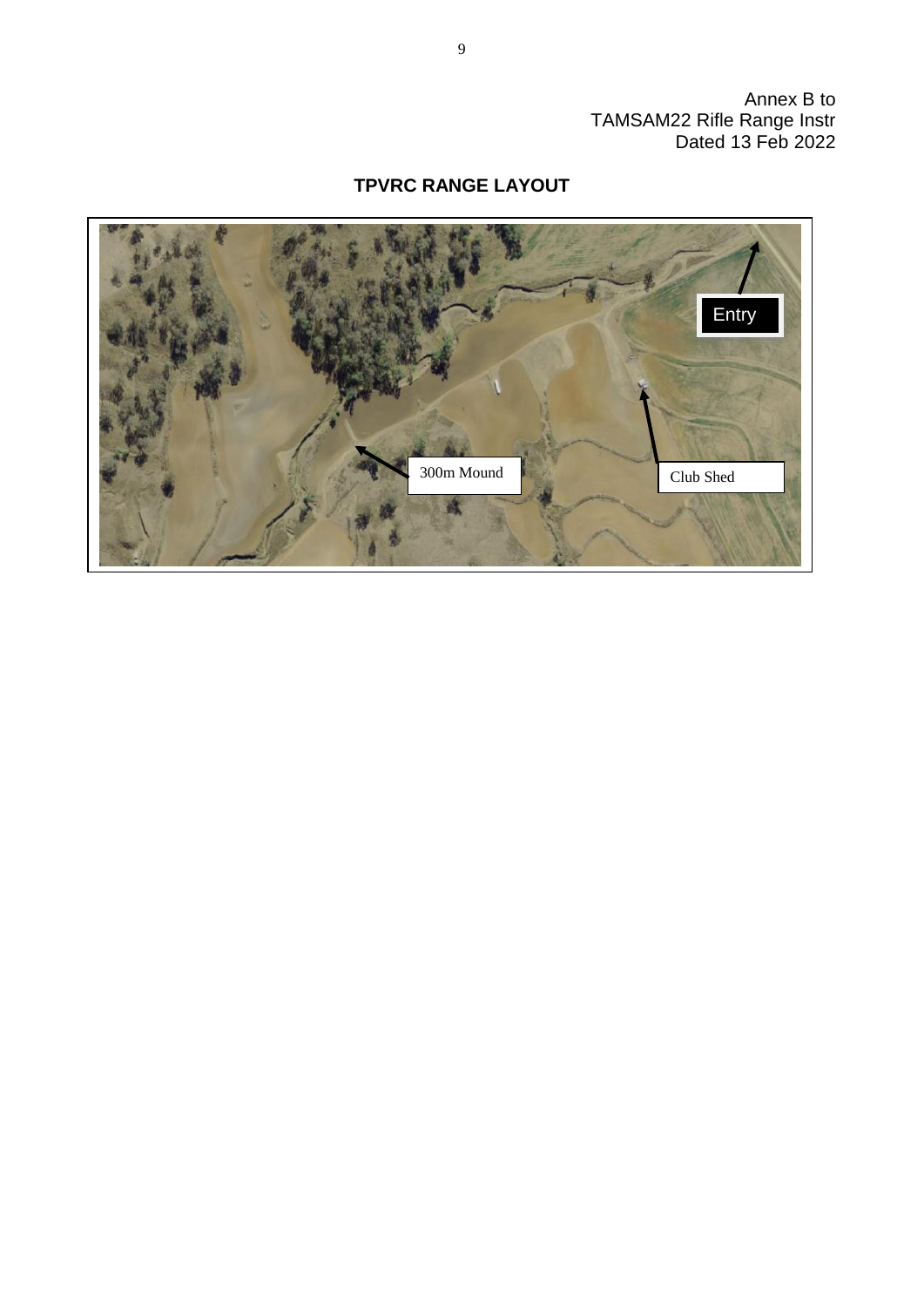Annex C to TAMSAM22 Rifle Instr Dated 13 Feb 2022

### **TAMSAM22 RIFLE MATCHES**

**Milsurp Rifle**: Sat-Sun 26-27 Mar 2022. Tamworth Rifle Club. Loomberah. **SATURDAY 26 March**

| <b>Match</b>   | Range            | <b>Position</b> | <b>Shoot/shots</b>             | <b>Remarks</b>     |
|----------------|------------------|-----------------|--------------------------------|--------------------|
|                | 300 <sub>m</sub> | <b>LUS</b>      | Deliberate 5+10                | 5 sighters/warmers |
|                |                  |                 |                                | then 10 to score   |
| $\overline{2}$ | 300m             | <b>LUS</b>      | Rapid 2+10                     | Type B target      |
| 3              | 300m             | <b>LUS</b>      | Single snap 2+10               | Type B             |
|                |                  |                 |                                |                    |
| 4              | 200m             | Sit/kneel       | Rapid 2+10                     | Fig 11 target      |
| 5              | 200m             | Sit/kneel       | Single snap 2+10               | <b>Fig 12</b>      |
|                |                  |                 |                                |                    |
| 6              | 100              | Standing        | Single snap 2+10 (if light ok) | <b>Fig 12</b>      |

Individual scores also go to 3 man team scores (optional)

| SUNDAY-27 March-Precision-Match 7- Shot as one continuous match. 40 rounds. |
|-----------------------------------------------------------------------------|
| No sighters/ no allowance for malfunctions.                                 |

| <b>Serial</b>  | Range           | <b>Position</b> | <b>Shoot/shots</b>            | <b>Remarks</b>   |
|----------------|-----------------|-----------------|-------------------------------|------------------|
|                | 100m            | Sit from        | Rapid 10 in 60 seconds        | Left Fig 11      |
|                |                 | stand           |                               | Then move to 75m |
| 2              | 75 <sub>m</sub> | Kneel from      | Rapid: 10 in 45 seconds       | Right Fig 11     |
|                |                 | stand           |                               | Then move to 50m |
| 3              | 50 <sub>m</sub> | Standing        | Double snap: 5 exposures of   | Left Fig 12      |
|                |                 |                 | 6 seconds. 2 shots per        | Remain at 50m    |
|                |                 |                 | exposure.                     |                  |
| $\overline{4}$ | 50 <sub>m</sub> | Kneeling        | Triple snap. 3 exposures of 8 | Right Fig 12     |
|                |                 |                 | seconds. 10 rds across the 3  |                  |
|                |                 |                 | exposures.                    |                  |

Individual scores also go to 3 man team scores (optional)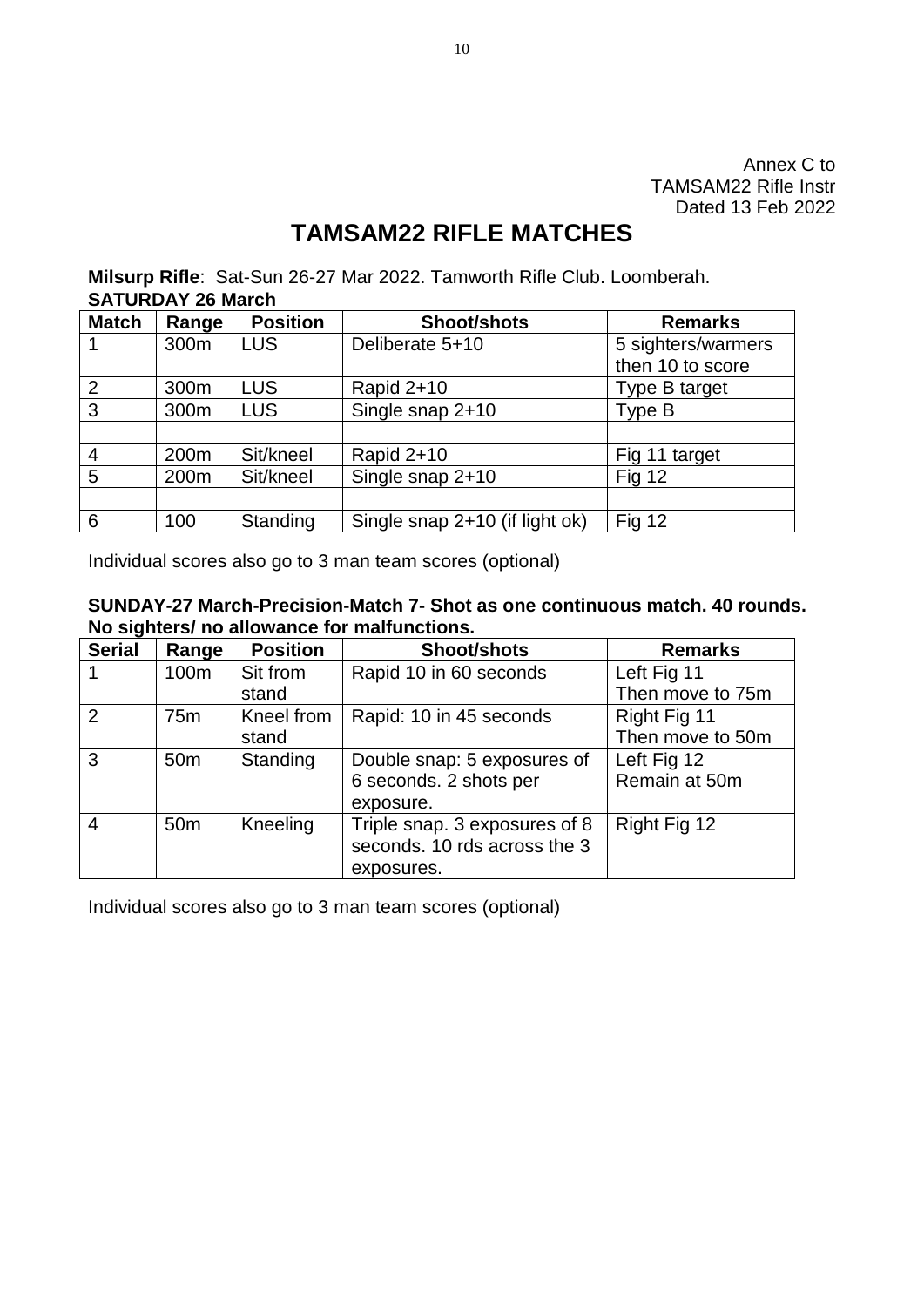Annex D to TAMSAM22 Rifle Instr Dated 13 Feb 2022

### **TIMINGS**

| <b>Date</b> | <b>Time</b> | <b>Event</b>       | <b>Location</b> | Co-Ord            | <b>Remarks</b> |
|-------------|-------------|--------------------|-----------------|-------------------|----------------|
| Fri 25 Mar  | 0900        | Rifle advance      | <b>TPVRC</b>    | <b>TPVRC</b>      |                |
|             |             | party final prep.  |                 |                   |                |
|             |             | Kitchen set-up     | 300             | Auxiliary         |                |
|             |             |                    | mound           |                   |                |
|             | 1700        | Range open for     | <b>TPVRC</b>    | $\overline{Visc}$ |                |
|             |             | campers            |                 | clubhouse         |                |
|             |             |                    |                 |                   |                |
| Sat 26 Mar  | 0730        | Registrations open | 300m            | Scorer            | +Auxiliary     |
|             | 0815        | Conduct and        | Range 5         | OIC &             |                |
|             |             | safety brief       |                 | <b>CSO</b>        |                |
|             | 0830        | First shots away   | 300m            | OIC/RO            |                |
|             |             | Match 1-6          | 300-100m        |                   |                |
|             | 1300        | Lunch              | Kitchen         | Caterer           |                |
|             | 1330        | Continue Match1-6  | 300-100m        |                   |                |
|             | 1730        | Close range        |                 |                   |                |
|             | 1800+       | TPVRC camping      | <b>Visc</b>     |                   |                |
|             |             | avail              | clubhouse       |                   |                |
|             | 1830        | Pre-dinner drinks  | Dungowan        | N51 SSAA          |                |
|             |             |                    | Hotel           |                   |                |
|             | 1900        | Dinner orders      | Dungowan        | <b>N51</b>        | Own purchase   |
|             | 1930        | <b>Dinner</b>      | Dungowan        |                   |                |
|             |             |                    |                 |                   |                |
| Sun 27 Mar  | 0730        | Registration       | 300m            | Scorer            |                |
|             | 0815        | Conduct and        | 100m            | OIC & CSO         |                |
|             |             | safety brief       |                 |                   |                |
|             | 0830        | First shots away   | 100m            |                   |                |
|             |             | Match 7            |                 |                   |                |
|             | 1300        | Lunch              | 300m            | N51/Auxiliary     | Purchase       |
|             | 1330        | Continue comp      | 100m            |                   |                |
|             | 1500        | Range close        |                 |                   |                |
|             | 1600        | Presentations      | 300m            | Combined          | N51/Auxil re   |
|             |             |                    |                 | sub-              | catering       |
|             |             |                    |                 | committee         |                |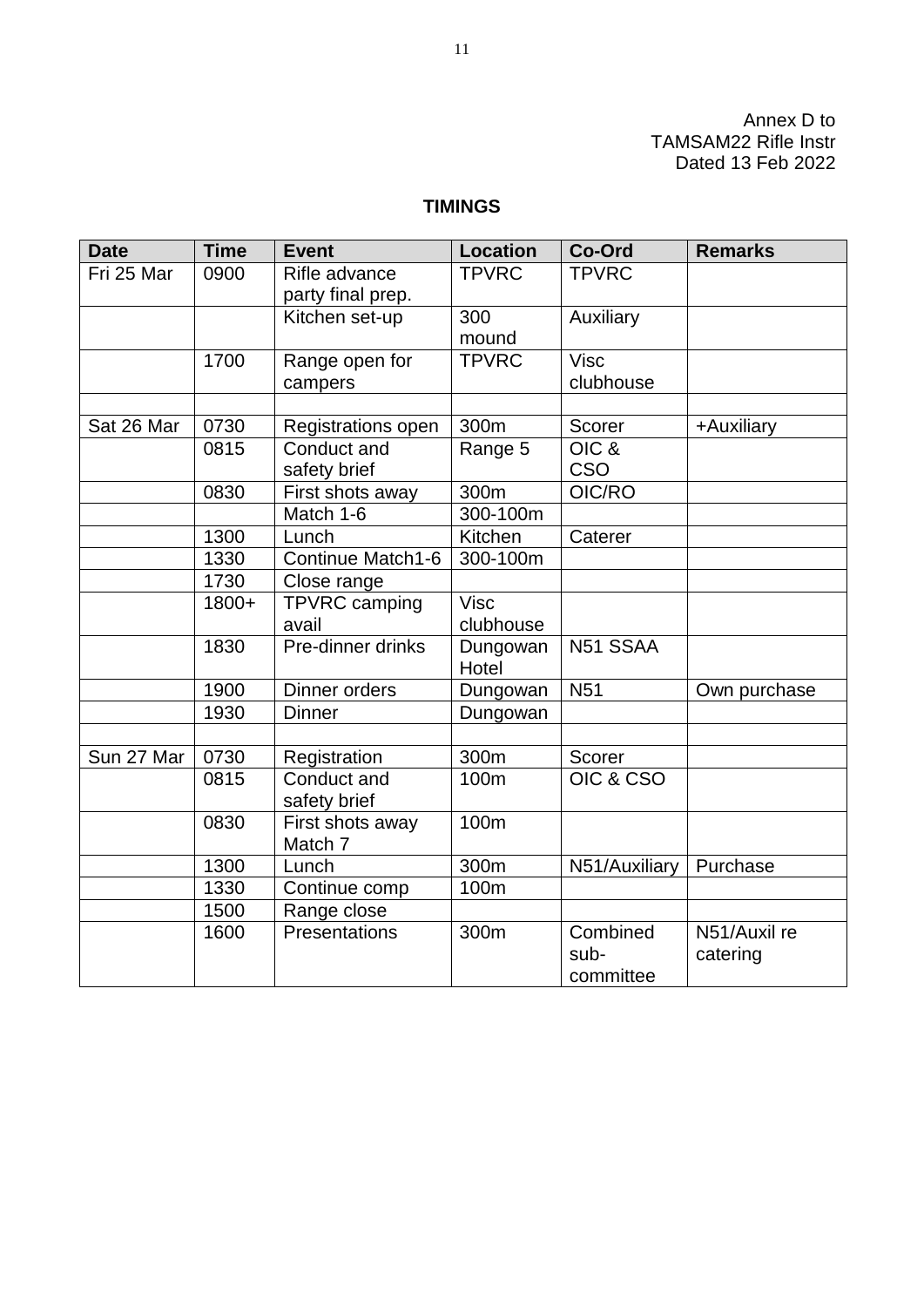Annex E to TAMSAM22 Rifle Instr Dated 13 Feb 2022

### TPVRC INTERNAL FLYER



Standard range safety rules will apply and are available for viewing in the clubhouse.

\_\_\_\_\_\_\_\_\_\_\_\_\_\_\_\_\_\_\_\_\_\_\_\_\_\_\_\_\_\_\_\_\_\_\_\_\_\_\_\_\_\_\_\_\_\_\_\_\_\_\_\_\_\_\_\_\_\_\_\_\_\_\_

All Covid 19 safety requirements and restrictions set down at the time as per or IAW the NSW Government as well as our governing and affiliated shooting bodies, are to be strictly adhered to. Local TPVRC Covid rules are also to be treated with the same instant.

All Entrants are required to possess and produce upon registration a current firearms license for the class of rifles used for the events as well as have the 'Target' endorsement on their license. **NO P650 Forms**

The TPVRC operates with the use of Empty Chamber Indicator Flags. (ECI's) These are **MANDATORY**. (ECI's are available for purchase at the range)

The TPVRC Executive reserve the right to refuse entry, participation and population of the range and its activities set out in this notice to any persons who do not or are deemed to have not met the above criteria.

# **Please Pre-Nominate online. QR sign in Required.**

**START TIME:** Sign in from 7.30am, Program to commence by 8.30am.

**TARGET MARKING:** Competitor Marking. (All competitors are required/ expected to contribute to marking targets unless a genuine reason can be supplied. All target markers are required to wear eye protection).

### **ENTRY FEES: See the TAMSAM Rifle Instruction for fees.**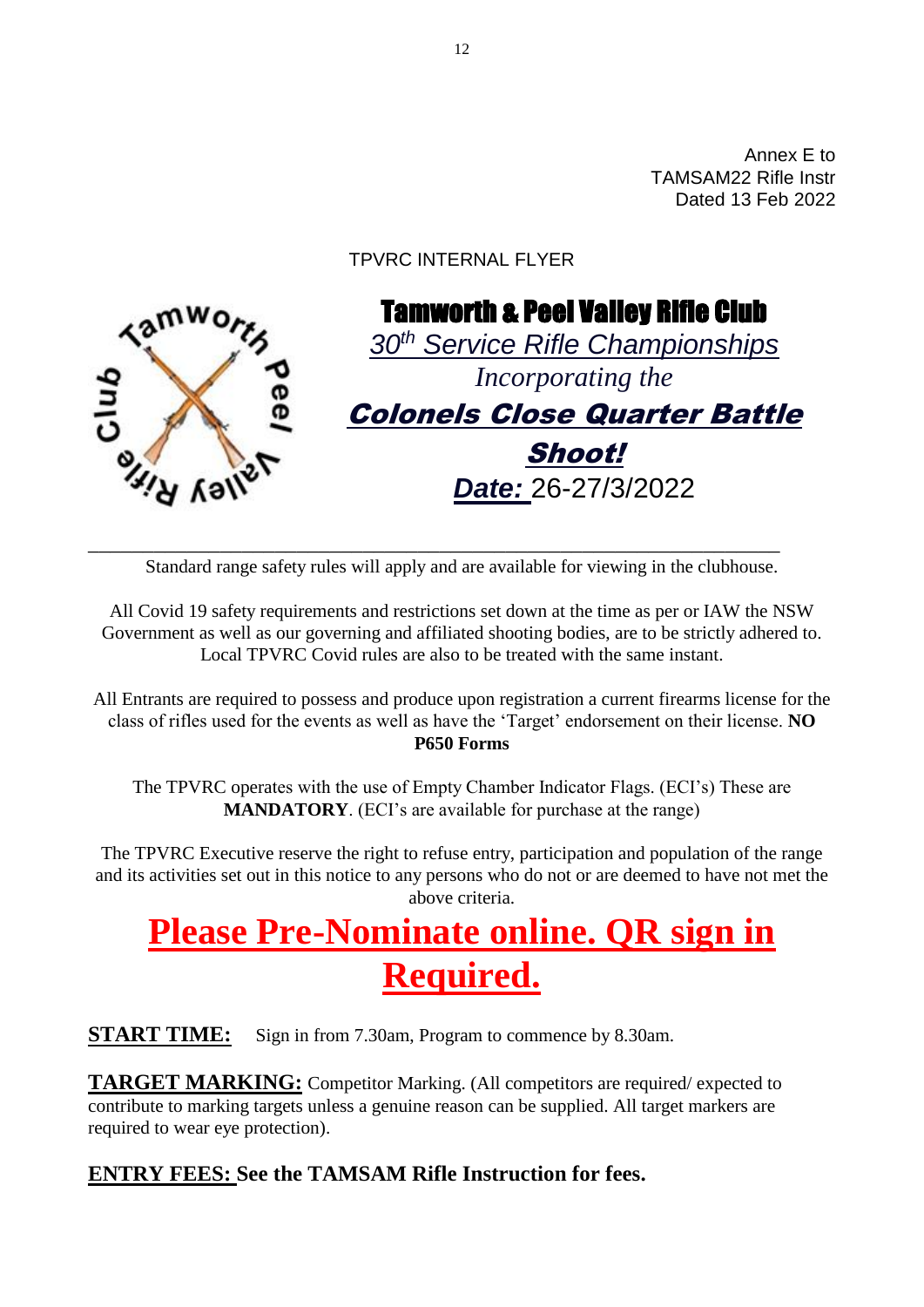### **CLASSES OF RIFLE: As Issued- No 1 Mk 3 .303 Rifle Only** (As issued condition

with no modifications)

**Service Rifle-** Any other service rifle in as issued condition with no

modifications.

 **Modified Service-** Any other service rifles, including no1 Mk3 .303's, of original service condition **BUT** with range sights fitted or optic sights with a maximum of 4x power.

 **Match Rifle-** Any other commercial, sporterized or custom-built rifle with either iron sights or optical sights with a maximum of 4 x power.

# **SATURDAY- AUS Service Match**

**All matches are to be shot unsupported with the use of a sling only where match conditions allow.**

**Standard Service Shooting equipment only unless shooting in Match Rifle.**

**Match 1: 300m Deliberate.** (Prone, maximum 5 x sighting shots followed by 10 x shots for a score slow fire. **Type B Target**)

**Match 2: 300m Rapid Fire.** (Prone, 2 x sighting shots followed by 10 x shots for a score. 45 seconds for 5 x shots, 30 seconds reload, 45 seconds for a further 5 x shots. **Type B Target**)

**Match 3: 300m Snap Fire.** (Prone, 2 x sighting shots then 10 x shots for a score. 10 x 5 second exposures, 1 x shot per exposure. **Figure 12 Target**).

**Match 4: 200m Rapid Fire.** (Sitting or Kneeling, 2 x sighting shots followed by 10 x shots for a score. 45 seconds for 5 x shots, 30 seconds reload, 45 seconds for a further 5 x shots. **Figure 11 Target**)

**Match 5: 200m Snap Fire.** (Sitting or Kneeling, 2 x sighting shots then 10 x shots for a score. 10 x 5 second exposures, 1 x shot per exposure. **Figure 12 Target**).

**Match 6: 100m Snap Fire.** (Standing, 2 x sighting shots then 10 x shots for a score. 10 x 5 second exposures, 1 x shot per exposure. **Figure 12 Target. TIME PERMITTING**).

### **PLUS-GRAND AGGREGATE**

# SUNDAY-Colonel Phil Harris Match

See TAMSAM Rifle Instruction at Annex C

**START TIME:** Sign in from 7.30am, Program to commence by 8.30am.

"Precision" match. 40 rounds. 2 x rapid serials. 2 x snap serials. No sighters. No malfunction allowances.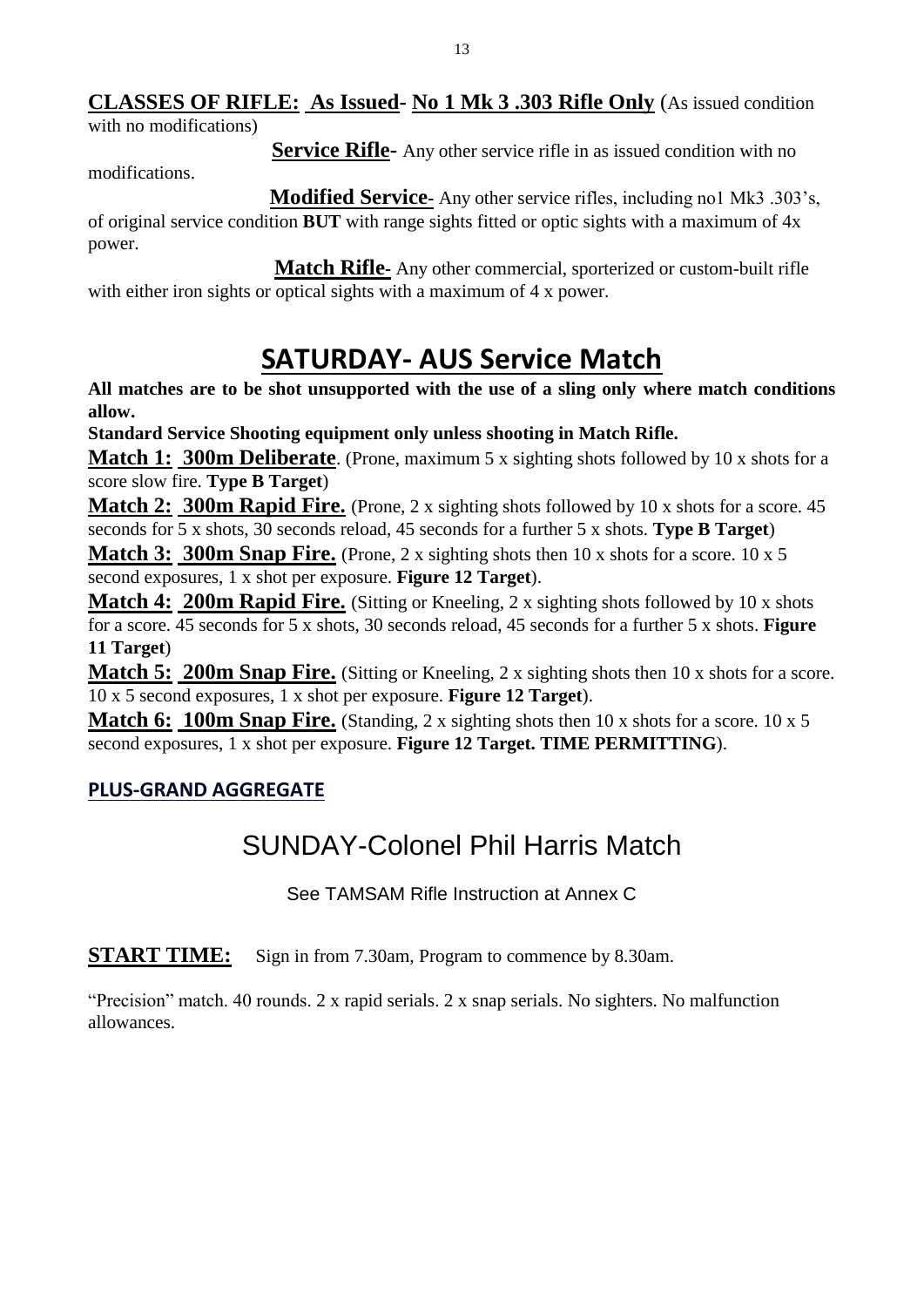Annex F to TAMSAM22 Rifle Instr Dated 13 Feb 2022

# **TAMSAM22**

Fri 25-Sun 27 March 2022

## **Nominations close Fri 4 Mar 2022.**

### **INDIVIDUAL ENTRY**

| <b>SURNAME</b>                   |                           | <b>GIVEN</b><br><b>NAME</b>        |                                            |
|----------------------------------|---------------------------|------------------------------------|--------------------------------------------|
| <b>DOB</b>                       |                           | <b>EMAIL</b>                       |                                            |
| <b>MOBILE PHONE</b>              |                           | <b>HOME</b><br><b>TOWN</b>         | State:                                     |
| <b>PISTOL CLUB</b>               |                           | <b>RIFLE CLUB</b>                  |                                            |
| <b>FIREARM LIC No</b>            | Valid to:                 | <b>SSAA/NRA</b><br>Mbr             | Other:                                     |
| SSAA/<br>Other<br>number         |                           | "Target"<br>on<br><b>Rifle Lic</b> | Y/N                                        |
| TPC rustic camp<br>Accommodation | Thu / Fri / Sat<br>nights | <b>Rifle Class</b>                 | 1. As issued Milsurp                       |
| TPVRC camping                    | Fri / Sat<br>nights       |                                    | 2.As issued-Modified iron<br>sight/calibre |
| <b>Pistol class</b>              | SSAA Class 1; or          |                                    | 3.As issued-4 x scope<br>maximum           |
| (if entering pistol)             | <b>SSAA Class 2</b>       |                                    | 4. Sporting-open-max 12<br>power scope.    |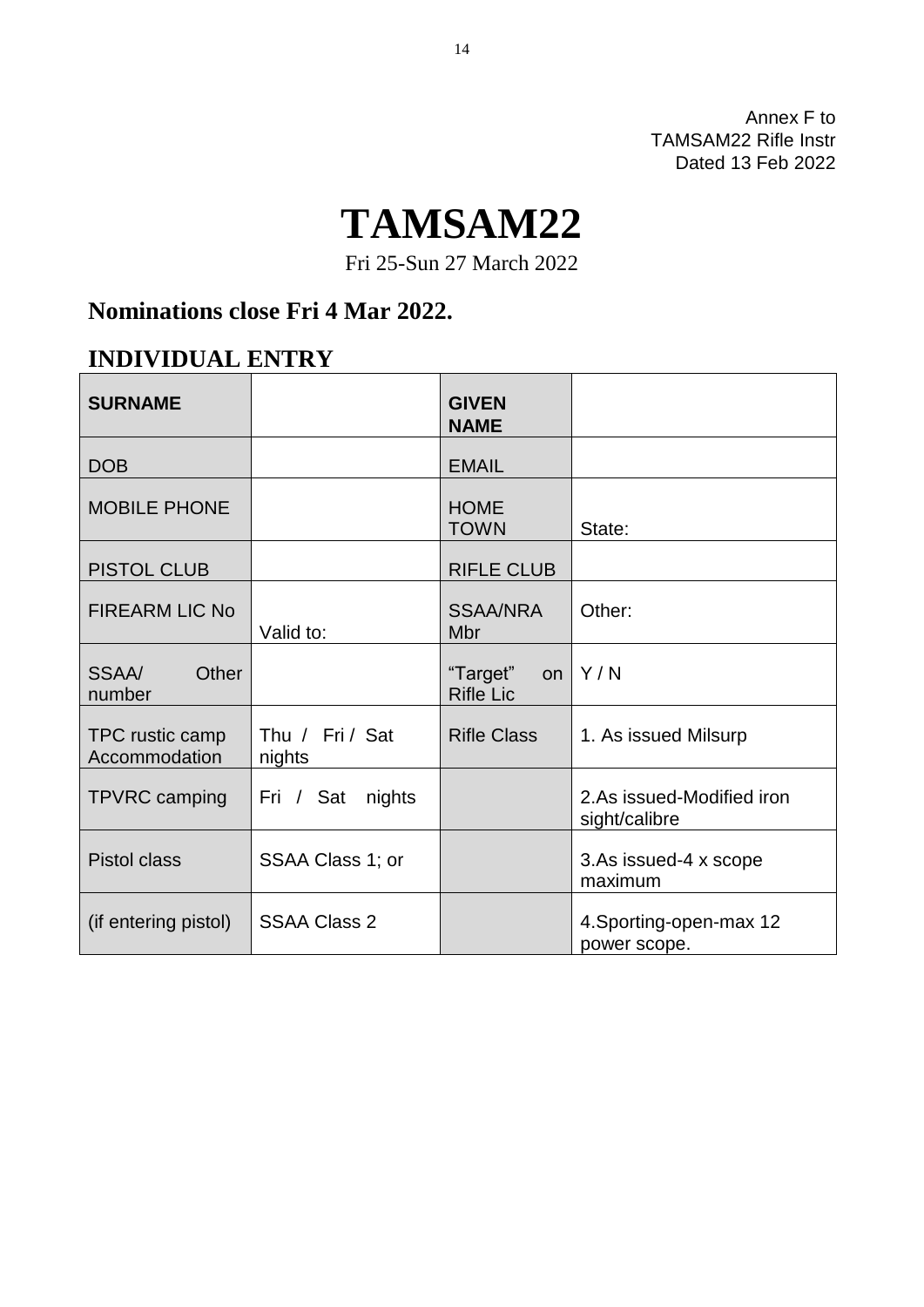| <b>Matc</b><br>$\mathbf h$ | <b>Class</b>                        | <b>NOMINAT</b> | \$                                           | <b>Remarks</b>                                                                                                                                                                |
|----------------------------|-------------------------------------|----------------|----------------------------------------------|-------------------------------------------------------------------------------------------------------------------------------------------------------------------------------|
| $1 - 3$                    | <b>SSAA Class 1</b><br>Military; or |                | \$60.00<br>Regardless<br>of class<br>entered | \$60.00 for the entire day.<br>Matches 1-3 inclusive.<br>Competitors may enter either<br>Class 1 or 2. No multiple entries<br>due to time and space.                          |
| $1 - 3$                    | <b>SSAA Class 2</b><br>Police       |                |                                              | As above.                                                                                                                                                                     |
|                            | <b>BBQ Lunch w/drink</b>            |                | \$15.00                                      |                                                                                                                                                                               |
|                            | Total                               |                | \$                                           | Note: 60 places are available due<br>to time and space. If there is an<br>over-subscription, priority will be<br>given to competitors also entering<br>the rifle competition. |

# **PISTOL MATCHES-INDIVIDUAL NOMINATION-DAY 1 FRIDAY**

### **PISTOL MATCHES-3 PERSON TEAM NOMINATIONS MATCHES 1-4**

| <b>Match</b> | <b>Match Name</b> | <b>Nomin</b><br>ation  | S                     | <b>Remarks</b>                                                                                                                                                                                                                                                                                           |
|--------------|-------------------|------------------------|-----------------------|----------------------------------------------------------------------------------------------------------------------------------------------------------------------------------------------------------------------------------------------------------------------------------------------------------|
| $1 - 4$      | All matches 1-4   | Nomin<br>on the<br>day | \$5.00<br>per<br>team | Team entries on the day for each match. eg<br>90 round service match. \$5.00 per team per<br>match. Competitors may only enter in one<br>team per match. Nominations to be made<br>prior to match commencing. All team<br>members must use the same class of pistol/<br>revolver. i.e SSAA class 1 or 2. |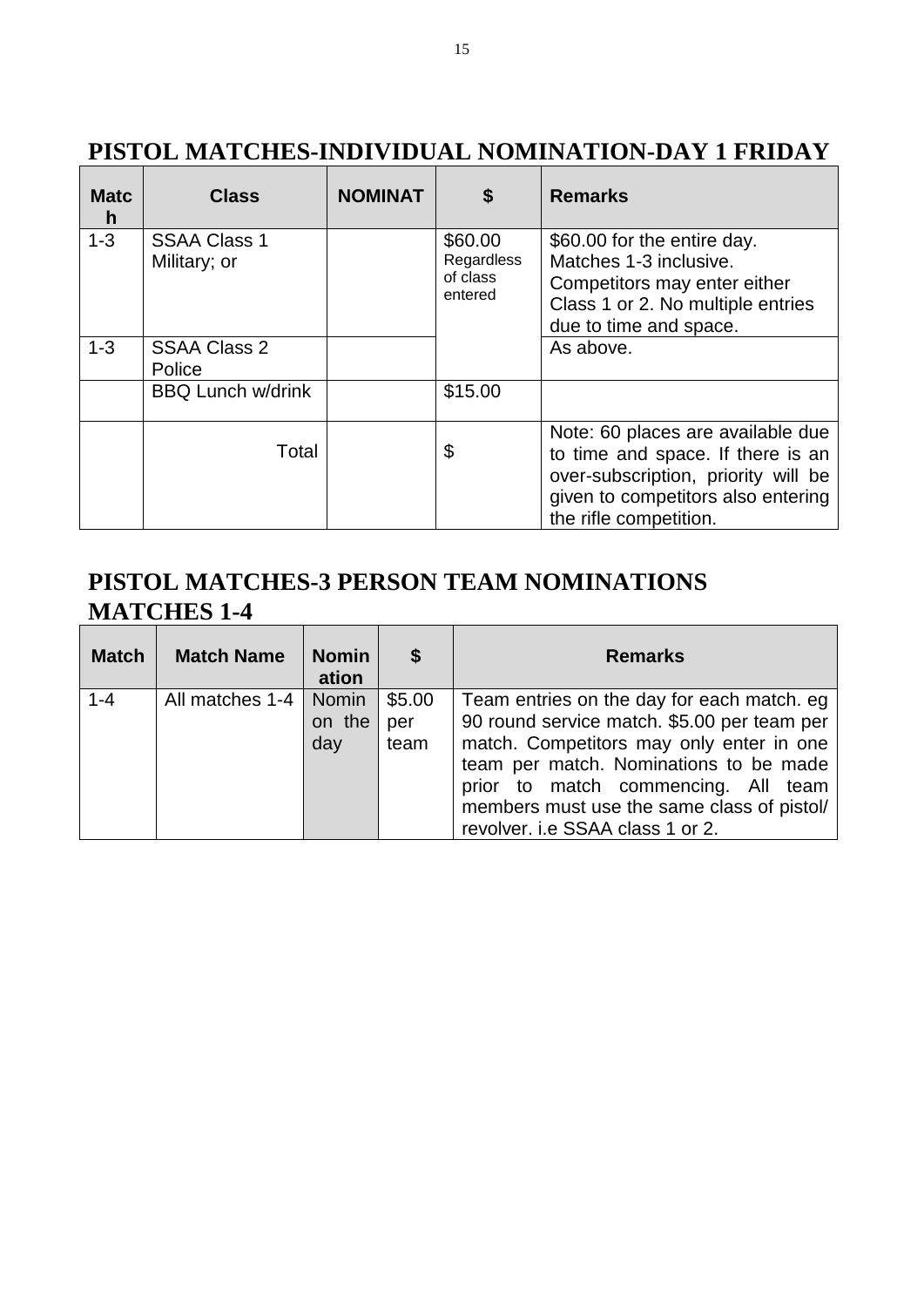# **RIFLE MATCHES-INDIVIDUAL NOMINATION-DAY 2 SATURDAY.**

| <b>Match</b> | <b>Firearm</b><br><b>Class</b>                                                      | <b>Nom</b> | \$                                                             | <b>Remarks</b>                                                                                                                                                                                                                 |
|--------------|-------------------------------------------------------------------------------------|------------|----------------------------------------------------------------|--------------------------------------------------------------------------------------------------------------------------------------------------------------------------------------------------------------------------------|
| $1-6$        | Class 1: As<br>issued; or                                                           |            | \$45.00<br>For the<br>day<br>regardless<br>of class<br>entered | Competitors may nominate for<br>the Saturday and Sunday<br>shoots, or the Saturday only or<br>Sunday only. If there is an over-<br>subscription however, priority<br>will be given to competitors<br>nominating for both days. |
| $1-6$        | Class 2: As<br>issued<br>modified iron<br>sight; or                                 |            |                                                                |                                                                                                                                                                                                                                |
| $1-6$        | Class 3: As<br>issued w/4 x<br>scope; or                                            |            |                                                                |                                                                                                                                                                                                                                |
| $1 - 6$      | Class 4: All<br>other to max<br>12 power<br>scope.                                  |            |                                                                |                                                                                                                                                                                                                                |
|              | Lunch                                                                               |            | <b>Nil</b>                                                     | BBQ lunch is included in the<br>price.                                                                                                                                                                                         |
|              | TAMSAM22<br><b>Dinner Sat</b><br>night at the<br>Dungowan<br>Pub near the<br>range. |            | \$10.00                                                        | Optional<br>Deposit for dinner at Dungowan<br>Hotel near range. All attendees<br>pay for own dinner and drinks.<br>\$10.00 deposit is refunded if<br>you attend.                                                               |
|              | Dinner-<br>additional<br>guests                                                     |            | \$10.00<br>each                                                | Deposit as above re spouses,<br>partners, etc                                                                                                                                                                                  |
|              | Empty<br>Chamber<br>Indicator-<br>Purchase                                          |            | \$10.00                                                        | Must have. Provide own or<br>purchase from TPVRC.                                                                                                                                                                              |
|              |                                                                                     | Total:     | \$                                                             |                                                                                                                                                                                                                                |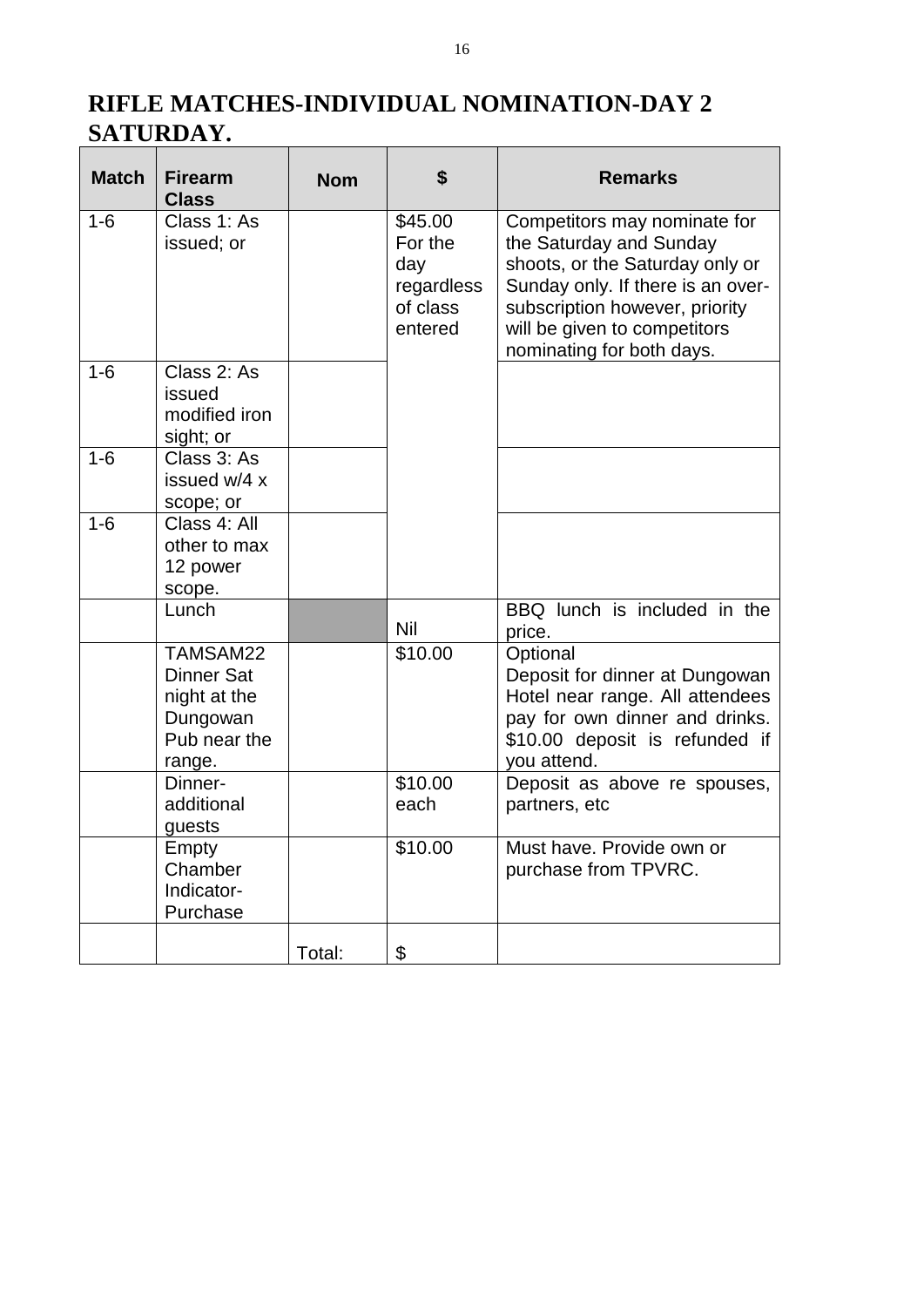### **RIFLE MATCHES-INDIVIDUAL NOMINATION-DAY 3 SUNDAY PRECISION MATCH.**

 $\overline{\phantom{a}}$ 

| <b>Match</b> | <b>Match Name</b>                                                    | <b>Nomin</b> | \$                                           | <b>Remarks</b>                                                                                                                                                                                                                                                              |
|--------------|----------------------------------------------------------------------|--------------|----------------------------------------------|-----------------------------------------------------------------------------------------------------------------------------------------------------------------------------------------------------------------------------------------------------------------------------|
|              | Precision match-40<br>rounds-no<br>sighters/malfunctions<br>100m-50m |              | \$30.00                                      | Day 2 entry fee.<br>Competitors may use a different rifle<br>to that used on the Saturday, but<br>must remain within the same class of<br>rifle.                                                                                                                            |
| 8            | SMLE No 1 Mk III<br>comp<br>(Scores from Match)<br>7)                |              | Nil<br>(Fee<br>for<br>Match<br>7<br>applies) | Competitors may elect to enter the<br>Best individual Lee Enfield No 1 Mk<br>III score in this match. Prize \$100.00.<br>Indicate in the nomination box if you<br>will be using a No 1 Mk III .303 for<br>this match. One entry in the Sunday<br>match only per competitor. |
|              | <b>BBQ Lunch</b>                                                     |              | <b>Nil</b>                                   | Included                                                                                                                                                                                                                                                                    |
|              |                                                                      | Total        | \$30.00                                      |                                                                                                                                                                                                                                                                             |

### **RIFLE MATCHES-3 PERSON TEAM. NOMINATIONS-MATCHES 1-8**

| <b>Match</b> | <b>Match Name</b> | <b>Nominati</b><br><b>on</b> | \$     | <b>Remarks</b>                           |
|--------------|-------------------|------------------------------|--------|------------------------------------------|
| $1 - 7$      | All matches 1-7   | Nominate                     | \$5.00 | Team entries on the day for each         |
|              |                   | on the                       | per    | match. eg Team entry for 300m            |
|              |                   | day                          | team   | deliberate. \$5.00 per team per match.   |
| 8            | No.1 Mk III comp  | Nominate                     | \$5.00 | Best Lee Enfield No 1 Mk III team        |
|              |                   | on the                       | per    | score in Precision Match. \$100.00       |
|              |                   | day                          | team   | money/ team. Competitors<br>prize        |
|              |                   |                              |        | entering this category are also eligible |
|              |                   |                              |        | for team prizes in matches 1-7.          |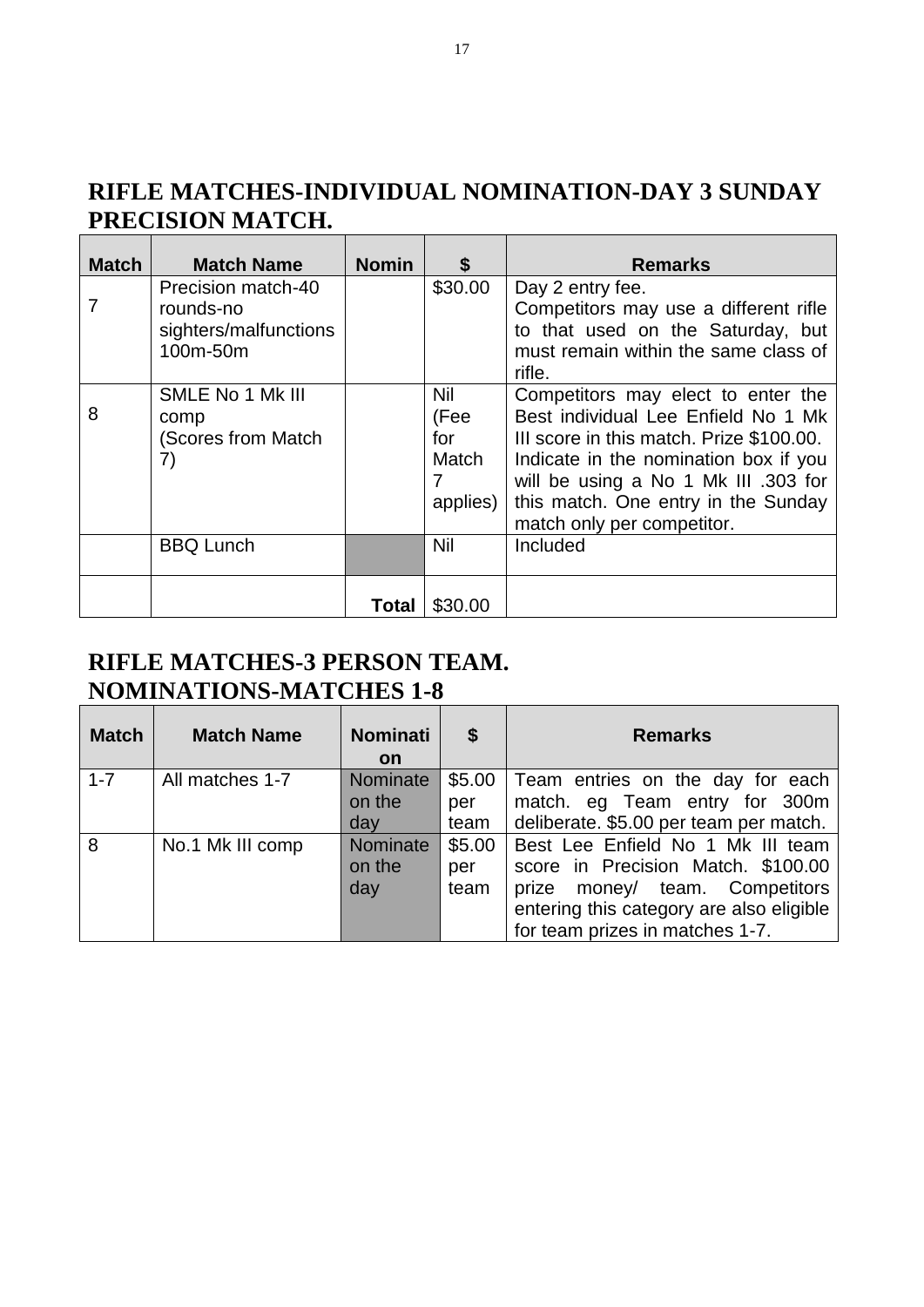### **Payment and entry form**

Send completed entry form and payment to:

| Payment                 |                   |
|-------------------------|-------------------|
|                         |                   |
| By EFT                  | By Cheque         |
| BSB: 932 000            | The Treasurer     |
| Account: 100010138      | TAMSAM22          |
|                         | PO Box 27         |
| Mark as: TSAM-(Surname) | Tamworth NSW 2340 |

Send completed nomination form to:

| Scan and send to either of:                                                       |                                                                     |
|-----------------------------------------------------------------------------------|---------------------------------------------------------------------|
| admin@tamworthpistolclub.com<br>mcyar972@bigpond.net.au                           | By ordinary post to:<br>or   The Treasurer<br>TAMSAM22<br>PO Box 27 |
| Entries are not considered accepted until   Tamworth NSW 2340<br>payment is made. |                                                                     |

### Release

Live fire range competition is a dangerous recreational activity within the meaning of sect 5M of the Civil Liability Act 2003 (NSW). All competitors and range support staff by submitting an entry form or volunteering to provide support acknowledge that they have been warned of the risk of personal injury from engaging in this activity. This warning is given on behalf of TPC, TPVRC, N51 SSAA and the landowner on which the rifle range is located.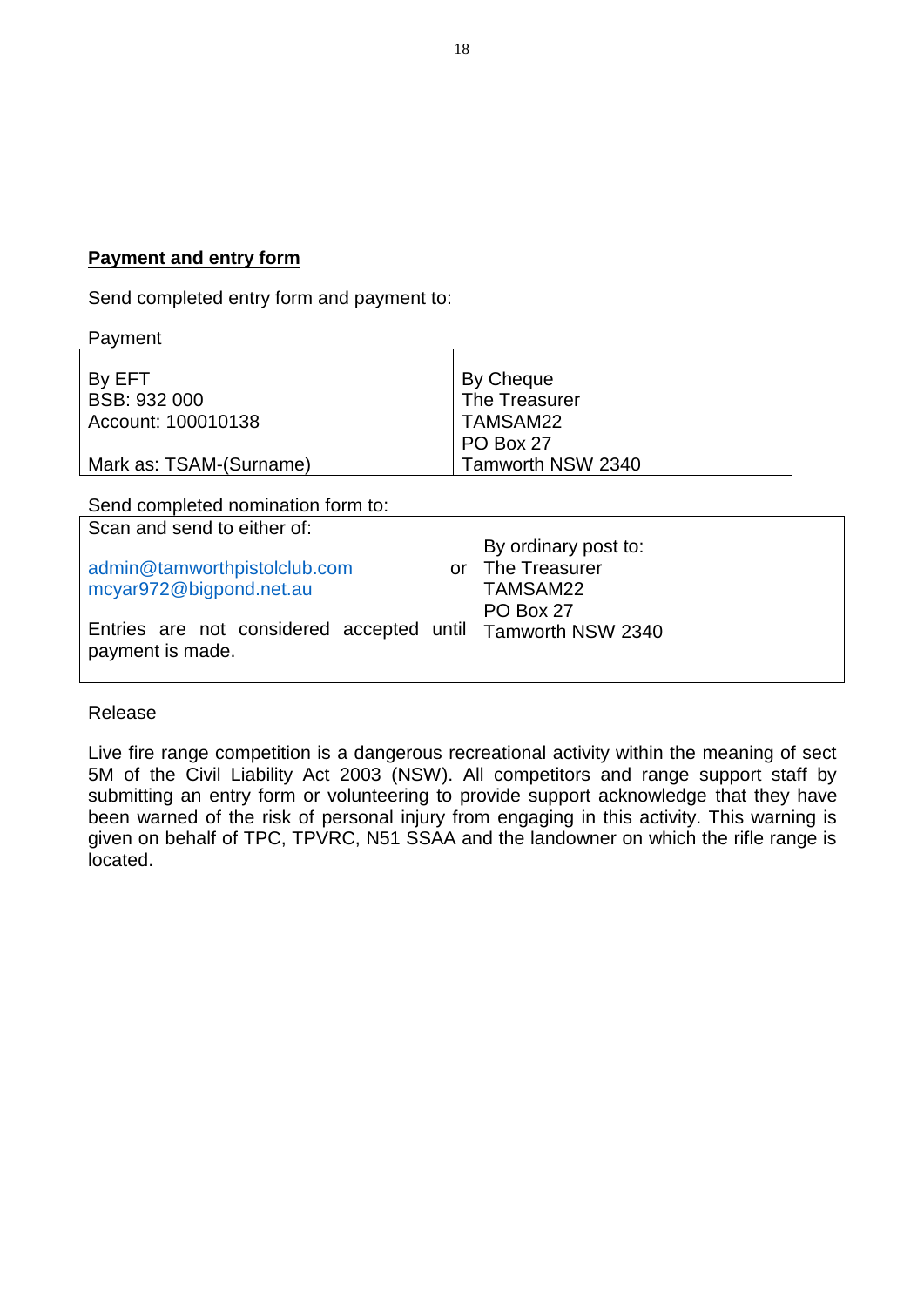Annex G to TAMSAM22 Rifle Instr Dated 13 Feb 2022

### **FIREARM CLASSES**

### **RIFLE-All matches**

| <b>Class</b> | <b>Rifle</b>         | <b>Remarks</b>                        |
|--------------|----------------------|---------------------------------------|
|              | As issued.           | No changes to the standard issued     |
|              |                      | rifle. May use No 4 in 7.62mm         |
|              |                      | conversion. Max 8mm.                  |
| 2            | As issued (modified) | Externally as issued but with         |
|              | Match Iron Sight     | modified iron/range sights and/or     |
|              |                      | internal calibre changes-eg to        |
|              |                      | 5.56mm. Max 8mm.                      |
| 3            | As issued (Scoped)   | Max 4 power                           |
|              |                      | Otherwise as issued to 8mm but        |
|              |                      | from straight to turned bolt allowed. |
| 4            | All other            | Anything else allowed by the NRAA     |
|              |                      | rules.                                |

Note. The same rifle is to be used throughout all serials of the Sat shoot. Competitors may change rifle for the Sunday match but must remain within the same class. eg may swap between No 4 and a No 1 Lee Enfield or other as issued Milsurp.

See: NRAA Standard Shooting Rules version 7.0(a) dated 1 July 2020. [http://www.mrca.com.au/2020\\_images/SSRs-v.-7.0-a.pdf](http://www.mrca.com.au/2020_images/SSRs-v.-7.0-a.pdf) for a full description of classes and rules. In the event of any conflict, the above class description applies.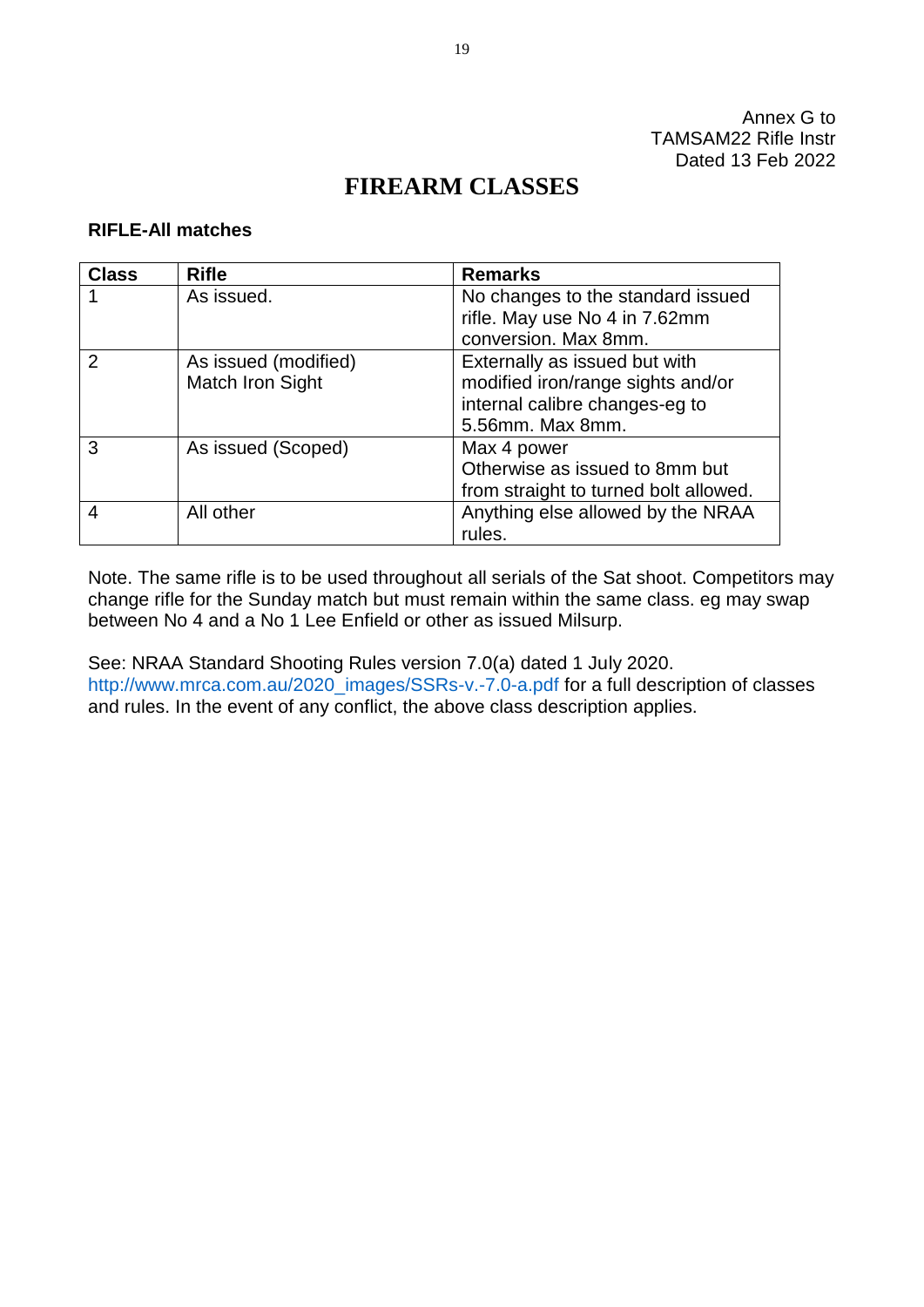Annex H to TAMSAM22 Rifle Instr Dated 13 Feb 2022

### **NET DIAGRAM**

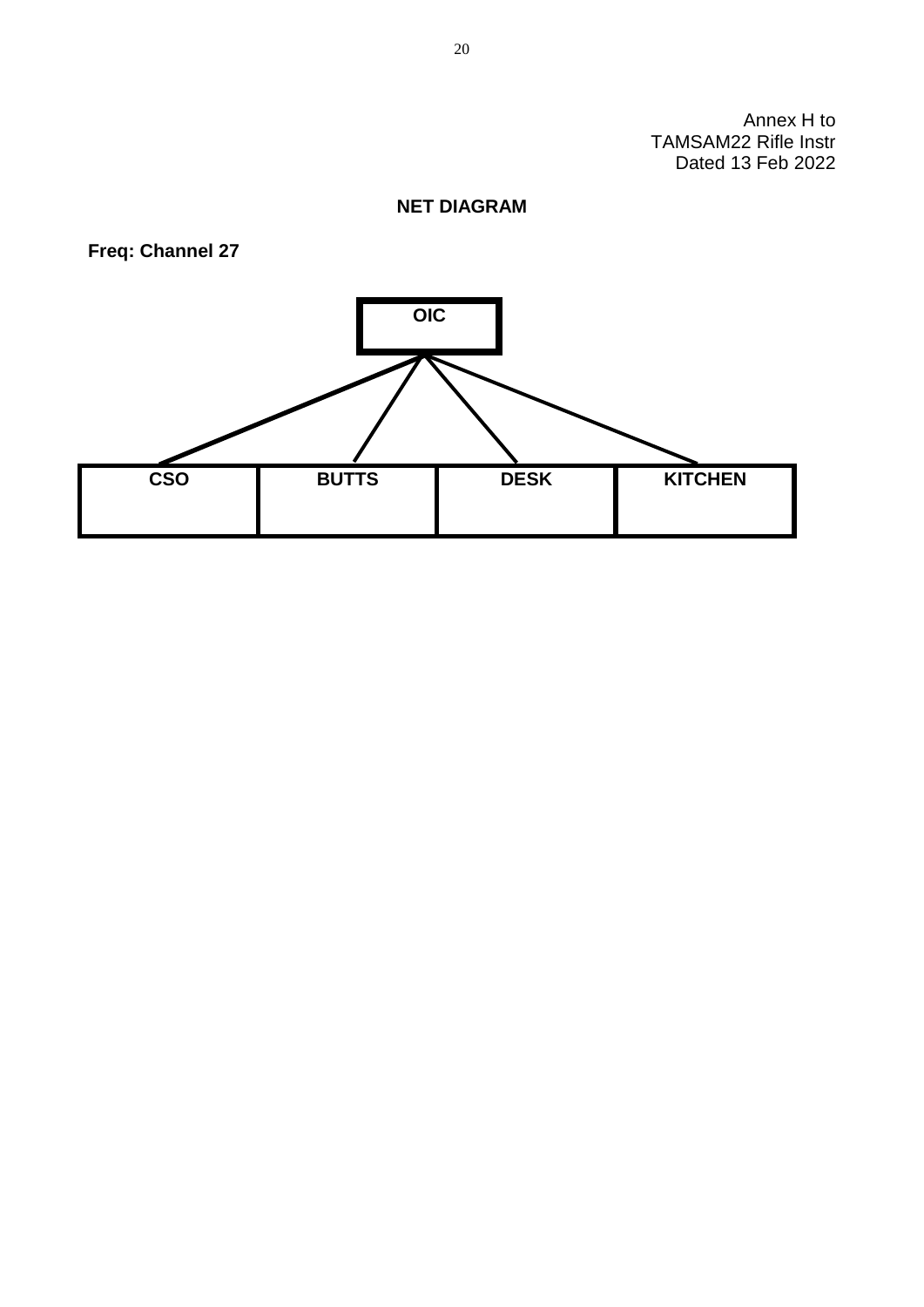Annex I to TAMSAM22 Rifle Instr Dated 13 Feb 2022.

### **DRESS AND EQUIPMENT**

### **MANDATORY**

| <b>Ser</b>     | <b>Item</b>                          | <b>Remarks</b>        |
|----------------|--------------------------------------|-----------------------|
|                | <b>Rifle</b>                         | w/magazines/chargers  |
| $\overline{2}$ | Ammunition                           | Compliant with Ref E. |
| $\mathbf{3}$   | Eye protection                       |                       |
| $\overline{4}$ | Hearing protection                   |                       |
| 5              | Covered footwear                     |                       |
| 6              | Ammunition box                       | Lockable              |
|                | Lock                                 | Padlock or integrated |
| 8              | <b>Empty Chamber Indicator (ECI)</b> |                       |
| -9             | <b>Firearm License</b>               |                       |

### **RECOMMENDED**

| <b>Ser</b>     | <b>Item</b>                  | <b>Remarks</b> |
|----------------|------------------------------|----------------|
|                | Range bag                    |                |
| $\overline{2}$ | Hat                          |                |
| 3              | Pens/notebook/ Shoot logbook |                |
| $\overline{4}$ | Groundsheet                  |                |
| 5              | <b>Shooting Coat</b>         |                |
| 6              | <b>Spotting Optic</b>        |                |
|                | Multitool/Cleaning kit       |                |
| 8              | Cash                         |                |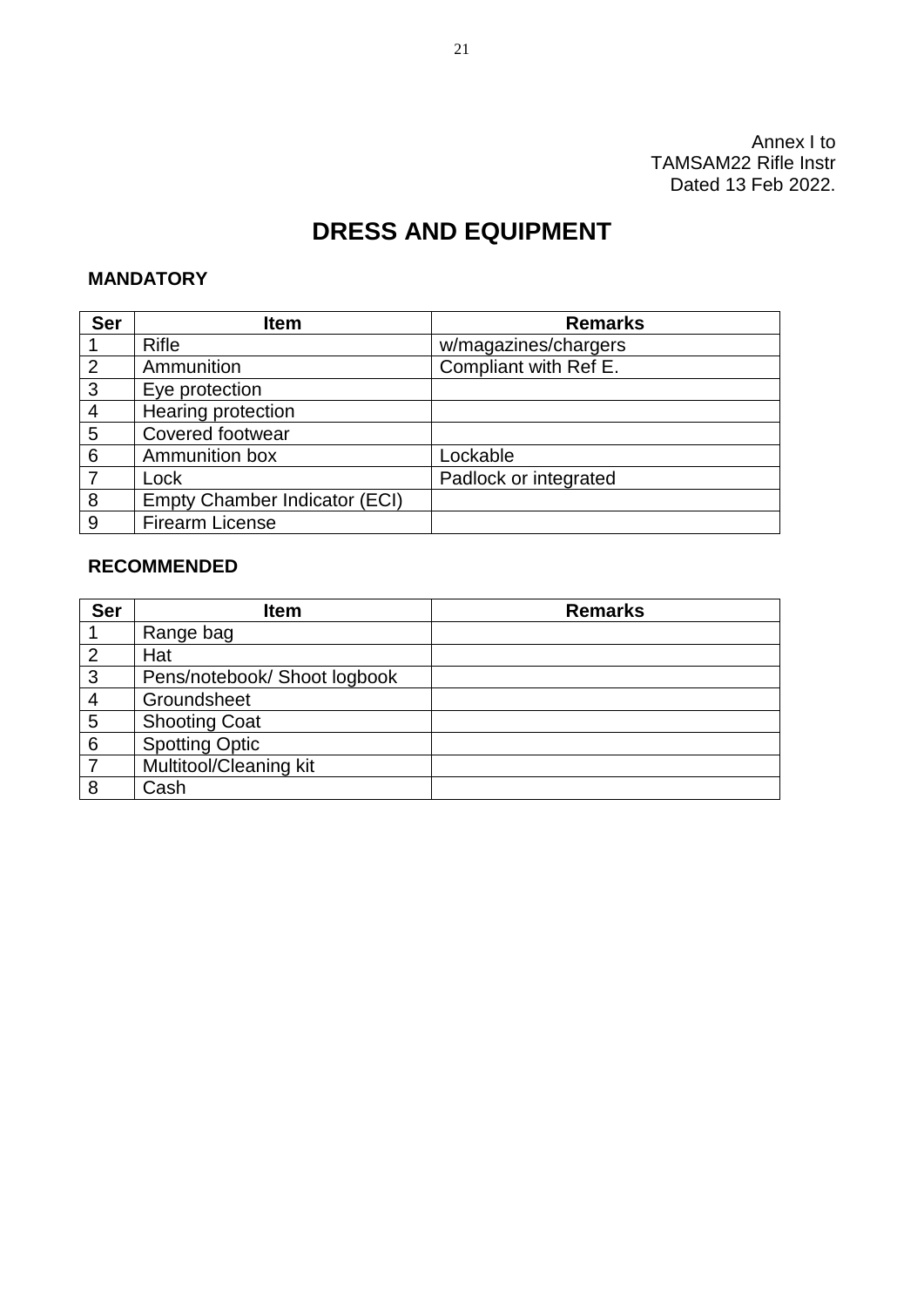Annex J to TAMSAM22 Rifle Instr Dated 13 Feb 2022

### **STORES LIST-RIFLE**

| <b>SER</b>     | <b>ITEM</b>                 | <b>QTY</b>     | <b>REMARKS</b>                      |
|----------------|-----------------------------|----------------|-------------------------------------|
| 1              | Target-Type B-Service       | 10             | With wooden frame                   |
| $\overline{2}$ | Target-Fig 11               | 40             |                                     |
| 3              | Target-Fig 12               | 40             |                                     |
| 4              | <b>PVC Clips</b>            | 50             |                                     |
| 6              | Patches-Black-roll          | 20             |                                     |
| 7              | Patches-Yellow-roll         | 20             |                                     |
| 8              | Spotting disk-large         | 80             | With wood spike                     |
| 9              | Spotting disk-small         | 80             | With wood spike                     |
| 10             | Score rubber square         | 8              | Indicator                           |
| 11             | Indicating wand             | 8              |                                     |
| 12             | Wood target post-2"x1"      | 50             | For fig 11 and 12                   |
| 13             | Hammer                      | 1              |                                     |
| 14             | <b>Nails</b>                | Qty            |                                     |
| 15             | Stapler & staples           | 1              | Hvy duty                            |
| 16             | Duck tape-roll              | 1              |                                     |
| 17             | Pens                        | 20             |                                     |
| 18             | Trays-for butts patches     | 8              | Or plastic white buckets            |
| 19             | Radio-UHF-hand held         | 4              |                                     |
| 20             | Charger-radio               | $\overline{4}$ |                                     |
| 21             | Lane markers                | 24             |                                     |
| 22             | Range flags                 | 3              |                                     |
| 23             | Flag-red-large-main gate    | 1              |                                     |
| 24             | Flag-red-large-firing point | 1              |                                     |
| 25             | Flag-Red-medium             |                | On 2 x 4-in butts-range open/closed |
| 26             | Computer-scorer             | 1              |                                     |
| 27             | Printer-scorer              | 1              | With paper & ink                    |
| 28             | Generator-power             | 1              |                                     |
| 29             | Fuel                        | Qty            |                                     |
| 30             | <b>Extension chord</b>      | $\overline{2}$ |                                     |
| 31             | Power board                 | $\overline{2}$ |                                     |
| 32             | Range vehicle & Fuel        | 1              |                                     |
| 33             | Score sheets-per match      | 70             |                                     |
| 34             | <b>Butts score sheets</b>   | 50             | With bulldog clips                  |
| 35             | <b>ECI-spare</b>            | 20             |                                     |
| 36             | Drinks esky-large           | 1              | For sales of soft drink/water       |
| 37             | Scorer tent                 | 1              |                                     |
| 38             | Kitchen tent                | 1              |                                     |
| 39             | Shade tents                 | $\overline{2}$ |                                     |
| 40             | Orange marker cones         | 24             | CQB lane marking                    |
| 41             | <b>BBQ</b>                  | $\overline{2}$ |                                     |
| 42             | Gas bottle                  | $\overline{3}$ |                                     |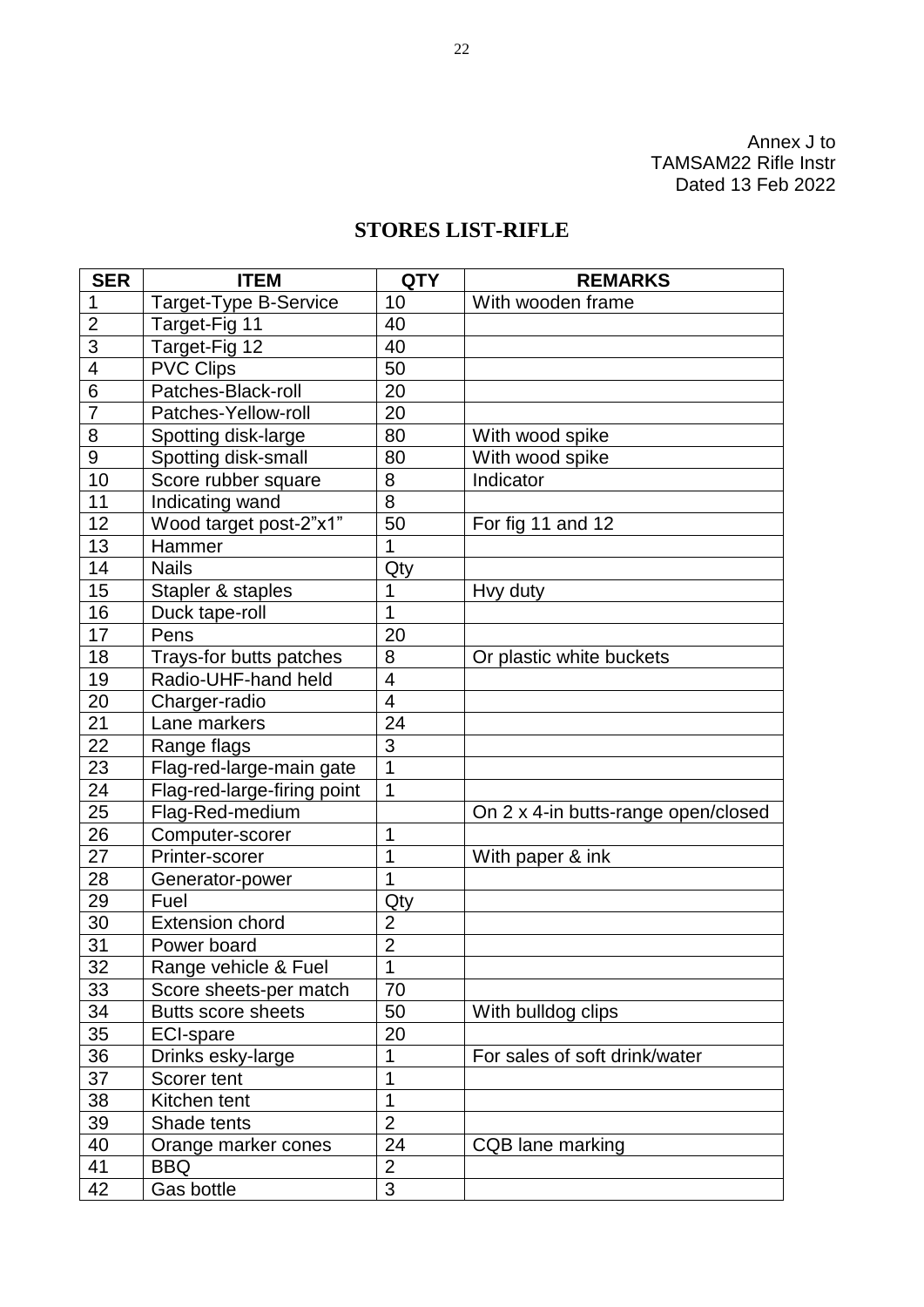| 43 | Egg lifters                 | $\overline{2}$ |                                   |
|----|-----------------------------|----------------|-----------------------------------|
| 44 | Tongs                       | $\overline{2}$ |                                   |
| 45 | Steel food trays            | $\overline{4}$ |                                   |
| 46 | Food covers                 | $\overline{4}$ |                                   |
| 47 | <b>Tea Towels</b>           | $\overline{4}$ |                                   |
| 48 | Wash up basins              | 3              |                                   |
| 49 | Gas stove                   | $\overline{1}$ | Hot water prep                    |
| 50 | Water pots                  | $\overline{2}$ | To heat washing up water/tea      |
| 51 | Salad bowls                 | 5              |                                   |
| 52 | <b>KFS-plastic</b>          | 30             |                                   |
| 53 | Plastic plates              | 50             |                                   |
| 54 | Tea spoons-plastic          | 30             |                                   |
| 55 | Chopping board              | $\overline{2}$ |                                   |
| 56 | Sharp knives                | $\overline{2}$ |                                   |
| 57 | Water Jerry cans            | 3              |                                   |
| 58 | <b>Chairs</b>               | 10             |                                   |
| 59 | Tables-folding              | 3              |                                   |
| 60 | Tea pots                    | $\overline{2}$ |                                   |
| 61 | SSAA entry book             | 1              | Or e-registration computer        |
| 62 | Range book-visitors         | 1              |                                   |
| 63 | Cash box                    | 1              | With cash float - Change-\$100.00 |
| 64 | Garbage bin                 | $\overline{2}$ |                                   |
| 65 | Score display board         | 1              | With pins                         |
| 66 | Megaphone                   | 1              | Spare batteries                   |
| 67 | Air Horn                    | 1              |                                   |
| 68 | <b>First Aid Kit</b>        | $\overline{2}$ |                                   |
| 69 | Hearing protection-box      | $\overline{1}$ | Disposable-foam                   |
| 70 | <b>Vests-Range officers</b> | 5              | Red x 1 and Yellow x 4            |
| 71 | Insect spray                | $\overline{1}$ |                                   |
| 72 | Envelopes-Buff              | 70             | <b>Competitor packages</b>        |
| 73 | Hearing plugs-spare         | 20             |                                   |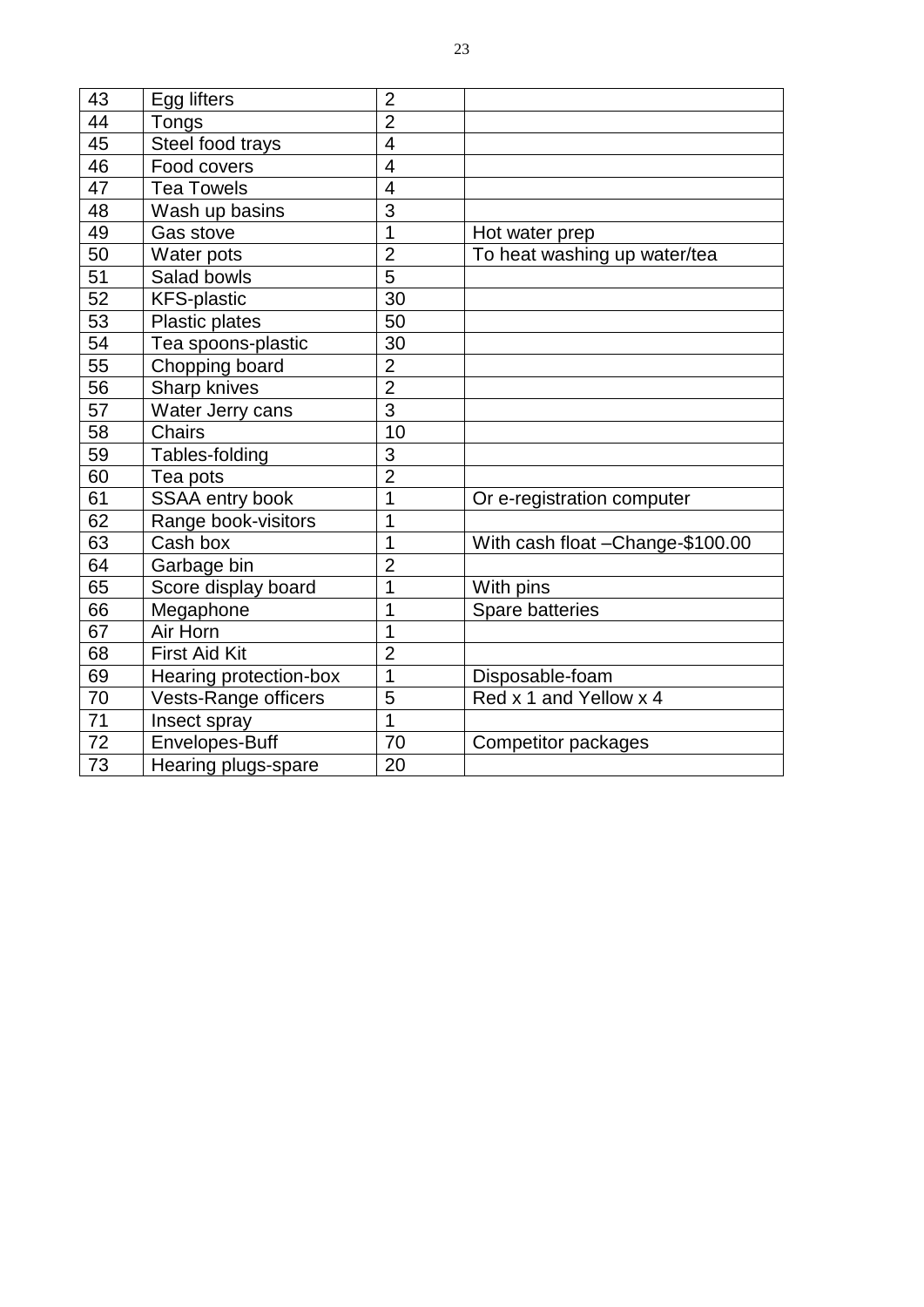Annex K to TAMSAM22 Rifle Instr Dated 13 Feb 2022

### **FRESH RATIONS**

| <b>SER</b>     | <b>ITEM</b>                 | <b>TPVRC</b>            | <b>REMARKS</b>         |  |
|----------------|-----------------------------|-------------------------|------------------------|--|
| 1              | <b>Steakettes</b>           | 70                      | Pounded-thin           |  |
| $\overline{2}$ | Sausages-thick              | 70                      | <b>Beef</b>            |  |
| 3              | Eggs-dozen                  | 5                       |                        |  |
| 4              | Bacon-Pkt                   | $\overline{5}$          |                        |  |
| 5              | Bread-Loaf-sandwich         | $\overline{5}$          |                        |  |
| 6              | <b>Bread-rolls-white</b>    | 100                     |                        |  |
| $\overline{7}$ | Tomatoes-bag-Lge            | 5                       |                        |  |
| 8              | Beetroot-Tin-Large          | $\overline{3}$          |                        |  |
| 9              | Margarine-tub-large         | $\overline{4}$          |                        |  |
| 10             | <b>Tomato Sauce</b>         | 3                       |                        |  |
| 11             | Worchestershire sauce       | $\overline{2}$          |                        |  |
| 12             | <b>BBQ</b> sauce            | 3                       |                        |  |
| 13             | Salt and Pepper             | Qty                     |                        |  |
| 14             | Tea-bags                    | 100                     |                        |  |
| 15             | Coffee-Macona-large         | $\overline{2}$          |                        |  |
| 16             | Milk-2 litre-full cream     | $\overline{\mathbf{4}}$ |                        |  |
| 17             | Sugar-bag                   | 1                       |                        |  |
| 18             | Coldslaw-tub-large          | $\overline{7}$          |                        |  |
| 19             | Onions-Bag-White            | 6                       |                        |  |
| 20             | <b>Soft Drinks</b>          | 100                     | Mixed variety-for sale |  |
| 21             | Water bottles 125ml         | 100                     | Spring water-for sale  |  |
| 22             | Ice-bag                     | 6                       |                        |  |
| 23             | Paper plates                | 100                     |                        |  |
| 24             | Plastic cups                | 100                     |                        |  |
| 25             | <b>KFS-Plastic</b>          | 30                      |                        |  |
| 26             | Cooking Oil-bottle          | $\overline{2}$          |                        |  |
| 27             | Cling wrap-roll             | $\overline{2}$          |                        |  |
| 28             | Foil-roll                   | $\overline{2}$          |                        |  |
| 29             | Detergent-dishes            | $\overline{1}$          |                        |  |
| 30             | Chux                        | 3                       |                        |  |
| 31             | Chips-packets-mixed         | 30                      | For sale               |  |
| 32             | <b>Biscuits-Arnotts-Pkt</b> | 4                       |                        |  |
| 33             | Garlic-sprinkle             | 1                       |                        |  |
| 34             | Garbage bags                | 10                      |                        |  |
| 35             | Fly spray                   | $\overline{2}$          |                        |  |
| 36             | Paper towel-roll            | $\overline{3}$          |                        |  |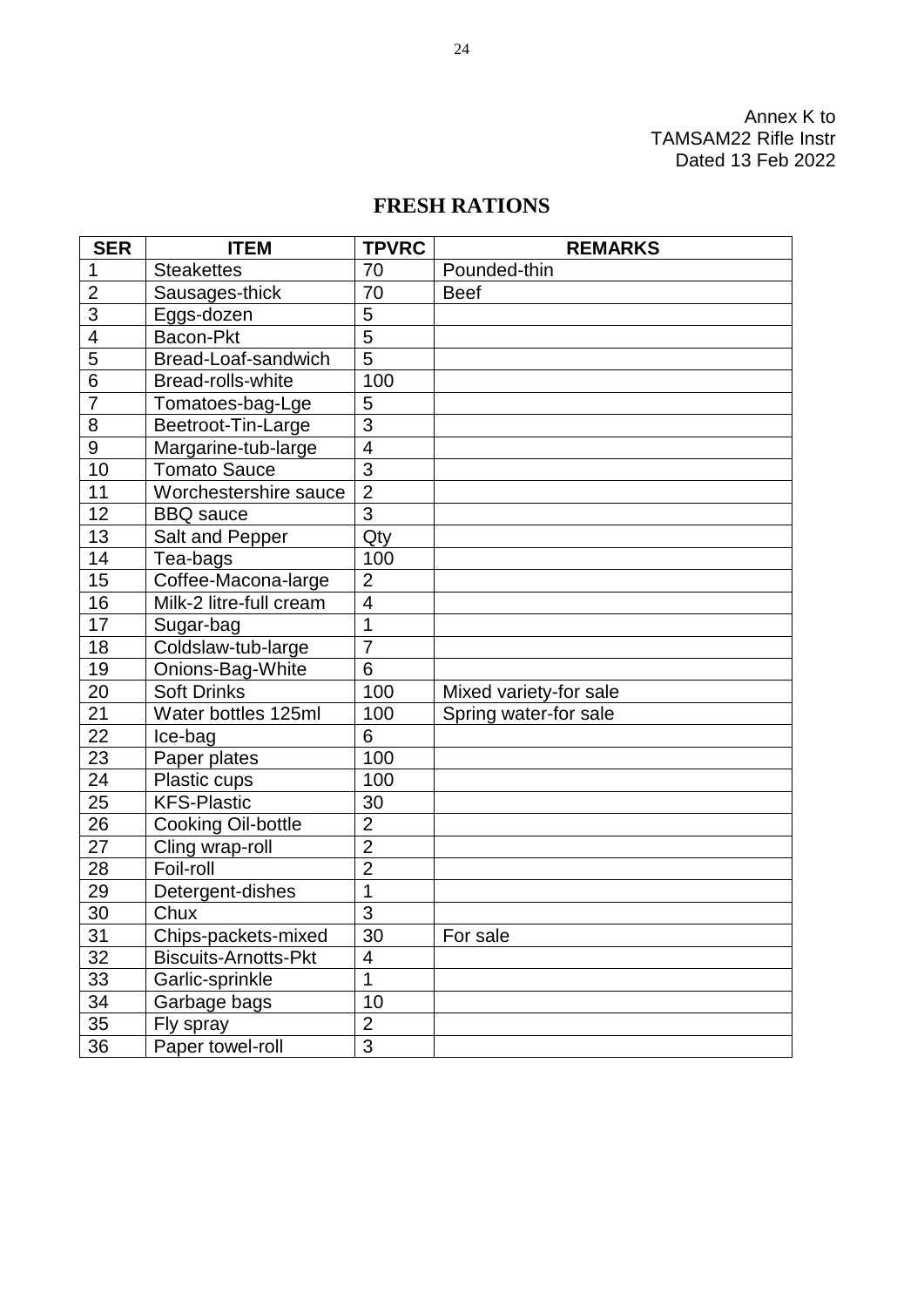Annex L to TAMSAM Rifle Instr Dated 13 Feb 2022

### **SAFETY BRIEF**

### **General**

1. All key appointment holders must be familiar with the safety requirements of **Ref D to E**.

### **Communications**

2. Communications with OIC Practice (OIC) must be maintained at all times. If communicationss *fail,* the practice is to *stop* until re-established.

### **Range Control**

3. Directives from OIC are to be carried out promptly.

### **Conduct and Safety Brief**

4. Prior to commencement of the competition, a conduct brief must be given by the OIC followed by safety brief by the Chief Safety Officer (CSO) to all those present and must include the points listed below.

### **Safety Brief to Firers**

5. Range safety is the responsibility of everyone on the range. The Range OIC and Safety Officers are responsible for supervising your actions but you, the firers, are also responsible for your own actions when handling a firearm.

6. This competition involves you in engaging targets at 300-50 metres. You will be changing firing positions during the shoots.

- 7. The points to note are:
	- a. Firearm Handling:
		- (1) Ensure firearms are pointed in a safe direction at all times when loaded.
		- (2) Action on a stoppage occurring.
		- (3) Action to be taken if hangfire.
		- (4) Condition of firearms during a practice involving a change of fire position.
	- b. Range Safety:
		- (1) Emergency signal to cease fire and action to be taken on hearing/seeing that signal.
		- (2) Position of the first aid kit.
		- (3) All commands by the OIC and appointed Safety Officers are to be obeyed instantly and without fail.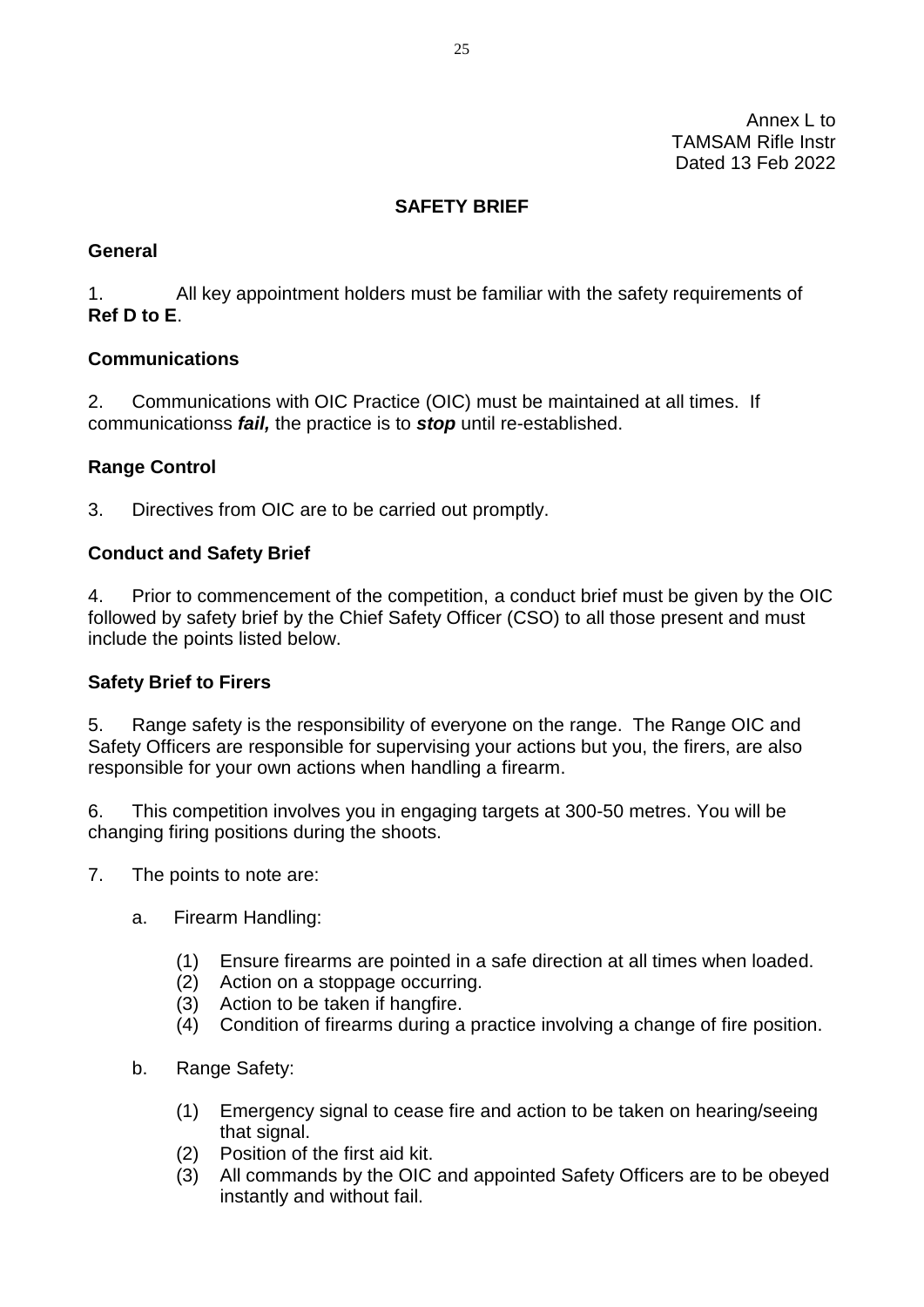- (4) All firearms must be cleared by an authorised Range Officer before removed from the mound.
- (5) Before competition/practice, competitors are not to place their rifles on the mound until ordered to do so.
- (6) All bolts are to remain open until otherwise directed by the range officer.
- (7) There is to be no handling of firearms whilst competitors are down range.
- (8) All firing is to be on the command of the Range Officer. All range commands, i.e. "Load, Action, Fire, Cease Fire, Unload and Show Clear" and whistle blasts are at all times to be complied with.
- (9) Safety catches are to be applied when in the "Action" condition.
- (10) When on the firing line, firearms are to be pointing down range at all times. Fingers are to remain off triggers and outside the trigger guards, unless actually firing.
- (11) Spectators are to remain behind the defined Safety Line
- (12) In the event of an 'accidental discharge' (AD) / 'unauthorised discharge' (UD), the Range Officer will call "Stop". On this command, all competitors are to apply safety mechanisms and keep their firearms pointed down range, until the Range Officer has investigated the reason for the AD / UD. Any competitor responsible for an AD / UD will be suspended from that detail and asked to show cause for not being suspended from that day's shooting. The Range Officer's discretion will apply and be final.
- (13) In the event of a misfire, a competitor must not open the action of the Rifle for at least 30 seconds, during which time the Rifle must continue to be pointed down range. It is the competitor's responsibility to inform the Range Officer immediately of any such occurrence. If the extracted round shows a firing pin indentation, another round shall be allowed and the competitor allowed to continue the event.
- (14) Persons who fail to abide by the above rules and orders may be expelled from the range at the absolute discretion of the Range Officer.

### **Safety Officer**

- 8. The Safety Officer is to make certain that the following takes place:
	- a. all firers are aware of the safety requirements of their range;
	- b. smoking/no smoking areas are pointed out and understood by all;
	- c. only authorised pers to be near the firing line;
	- d. all competitors and range staff are to have hearing, eye and foot protection.

### **Accidents/Incidents**

9. All accidents/incidents are to be reported through the OIC Practice immediately.

### **Conclusion**

10. Safety is paramount. If at any time you are unsure on any safety issue **STOP** and ask.